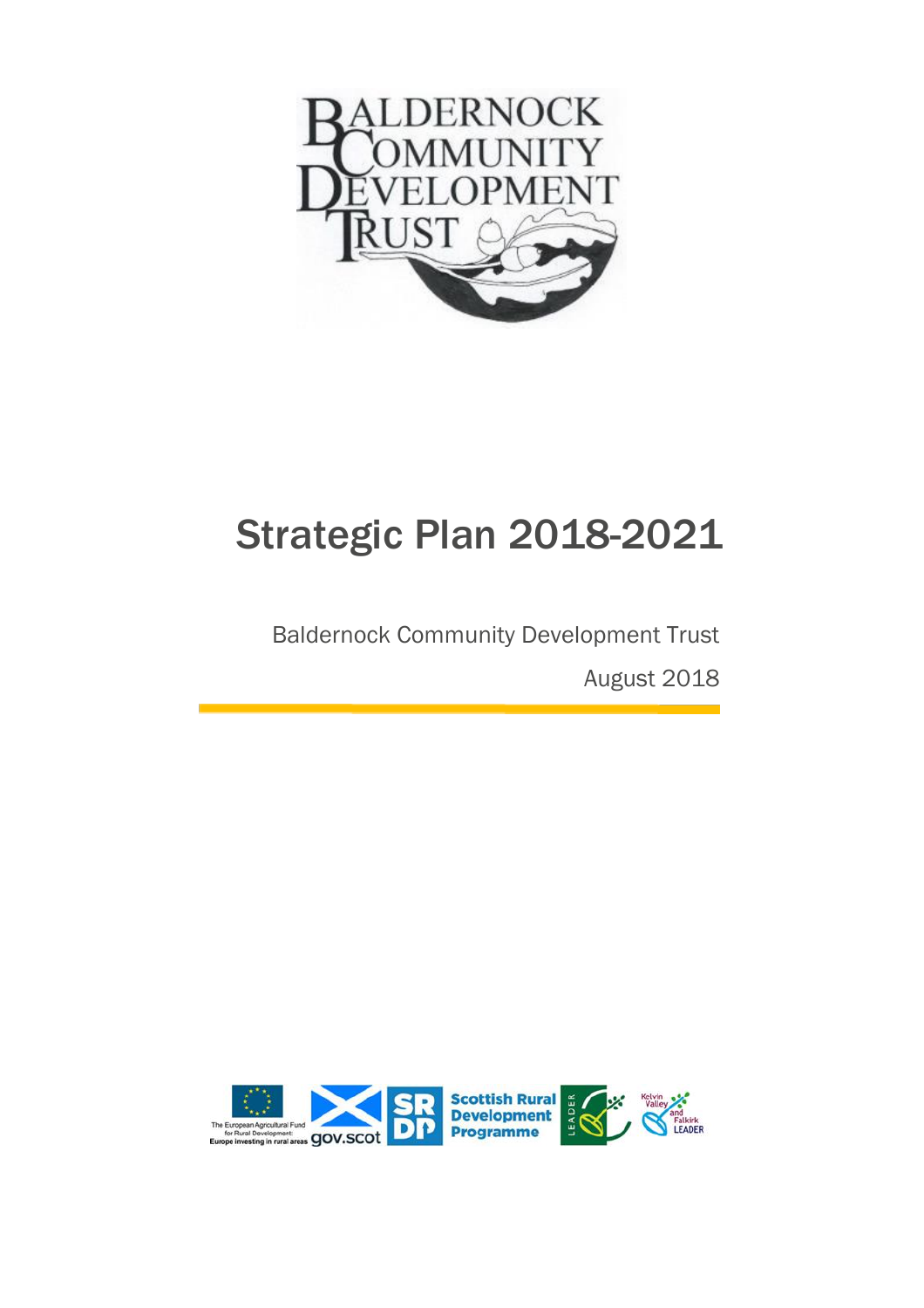# Contents

# Page

| Delivery Mechanism 1: A Childcare facility 13 |  |
|-----------------------------------------------|--|
| Delivery Mechanism 2: A Community Hub 14      |  |
|                                               |  |
|                                               |  |
|                                               |  |
|                                               |  |
|                                               |  |
|                                               |  |
|                                               |  |
|                                               |  |
|                                               |  |
|                                               |  |
|                                               |  |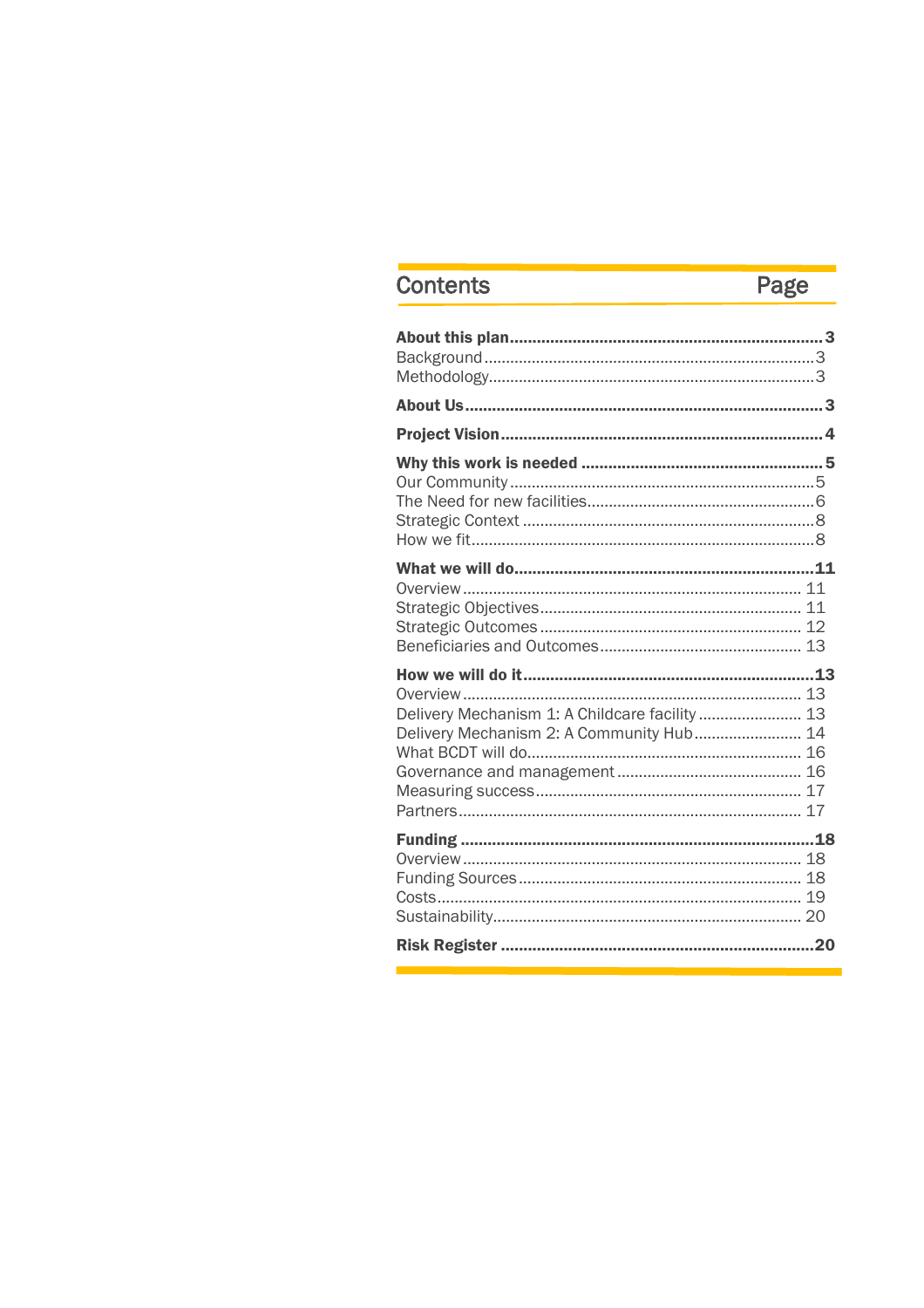# <span id="page-2-0"></span>About this plan

#### <span id="page-2-1"></span>**Background**

This strategic plan sets out Baldernock Community Development Trust's vision and objectives for the next 3 years. Historically, much of our work has been relatively small scale and responsive rather than strategic and longer term. This document represents a step change in approach, setting out our plans for the future in alignment with the needs of people in our community and the changes in community empowerment at a policy level. New and expanding opportunities are opening up for us to influence and guide the development of our local area and we intend to be well positioned to make a positive impact.

#### <span id="page-2-2"></span>Methodology

This plan has been developed through wide consultation and collaboration with local residents and strategic stakeholders. Current policy and strategy has also been carefully reviewed to ensure we are not working in isolation, but in a connected and integrated way. We commissioned a full and independent feasibility study which was completed earlier this year and underpins much of this plan<sup>1</sup>.



# <span id="page-2-3"></span>About Us

Baldernock Community Development Trust (BCDT) is an organisation owned and controlled by the people of Baldernock. It is membership led with a voluntary Board of Directors, elected from within our local community. Set up in August 2013, BCDT is a company limited by guarantee with charitable status (SCO 44191). Our main aims are:

- To support, develop, promote and protect our community
- To fundraise to sustain these activities
- To work with the whole community to develop and enhance the facilities available to us

Our approach has been entirely volunteer led and responsive to local needs as they arise. Our main activities have included communication and information sharing across the community, campaigns and

 $\overline{a}$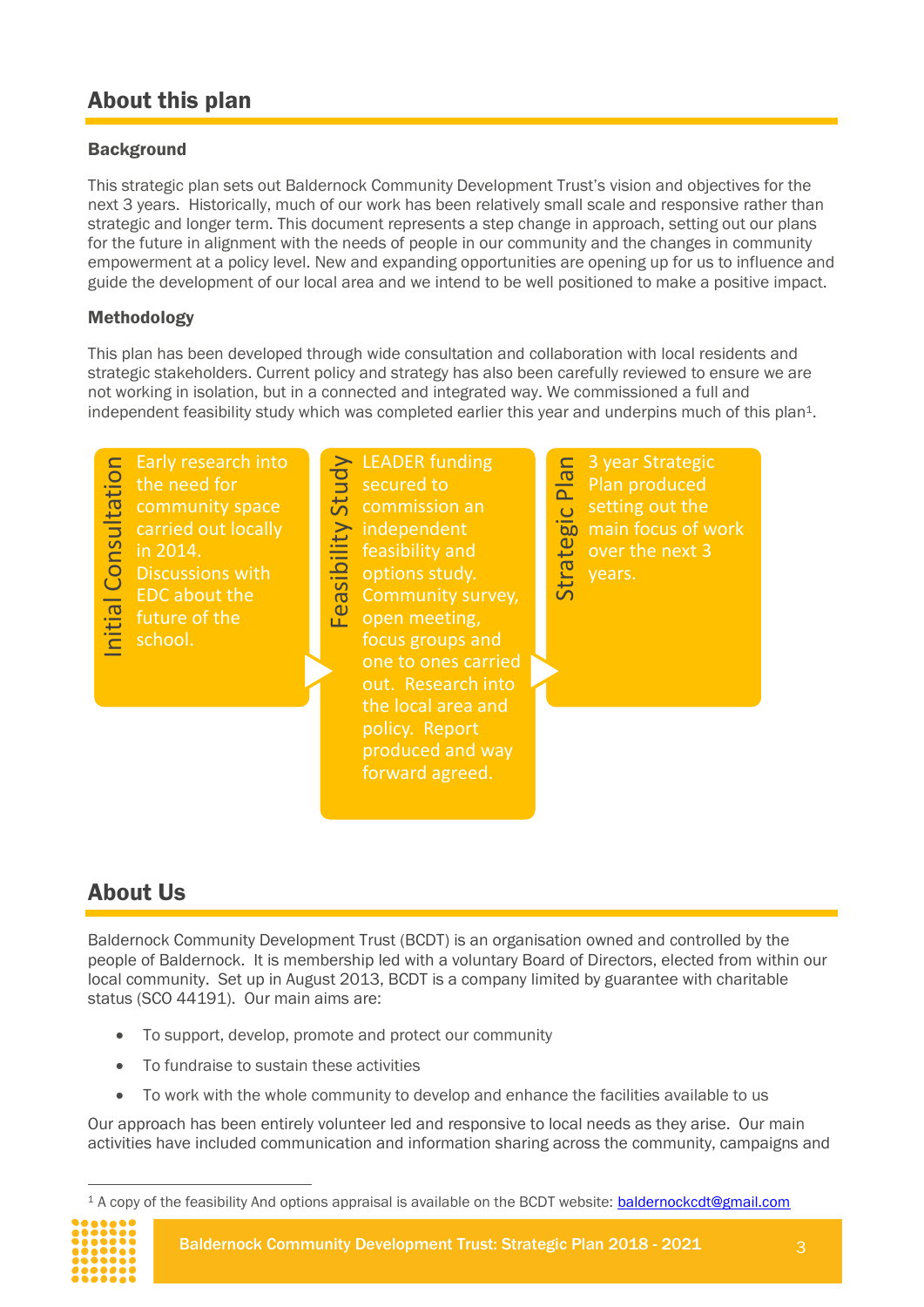advocacy work and some small events. Turnover has therefore been minimal. Going forwards, this plan aligns with our core purpose but represents an upturn in scale.

There are currently 8 Board members<sup>2</sup> and around 200 Trust members. Membership costs £1 and is open to anyone living within Baldernock parish and those sharing the aims of BCDT.

# <span id="page-3-0"></span>Project Vision

As a community, we want to be happy, healthy, well connected and well resourced. We want local residents to feel confident in our future and be able to work together to keep Baldernock special. To do this, we recognise a need to protect what we already have and enhance and create opportunities for local people to come together and increase community spirit.

Our key drivers for this project were to:

- Safeguard the long term sustainability of the school and attached nursery by supporting the creation of additional space for the staff and children
- Create a more sustainable and vibrant local community by attracting a more diverse population
- Create more opportunities for local people to come together by providing good quality space for local residents for a range of community led and social activity

Initially, our plan was therefore to create a new and much needed local facility which could be used by the primary school and with careful timetabling, also be available to local residents for community based and social activity. Baldernock Primary School is seen by many as being the heart of our community and its life blood: recent discussions over possible closure was a call to action. Our school struggles for space particularly as one of its classrooms, a Portakabin, has been earmarked for demolition and is not to be replaced. At the same time, our only community space, Baldernock Church Hall, is in a poor state, preventing a number of activities from taking place. A bespoke new facility, based at the primary school, was considered a good way to address both needs at the same time.

Feasibility work and community consultation were carried out in 2018 to test out these ideas. In summary, it found that a dual purpose facility was not a viable proposition. This was chiefly due to probable planning objections, restrictive timetabling, lack of access and unlikely financial sustainability. However, an alternative solution was identified which would equally help us achieve our overarching vision. Our agreed way forward is a dual development initiative:

1. To support Baldernock Childcare to develop plans to build a bespoke nursery facility at the Primary School thereby freeing up space at the school, strengthening the school's offering and supporting children and families in the area

2. To support Baldernock Church to develop plans to improve and enhance the Church Hall thereby creating a better, more attractive and useable space for local people of all ages and interests to come together

 $\overline{a}$ <sup>2</sup> For details of current Board members:<http://baldernock.herokuapp.com/groups/baldernock/sections/53>



Baldernock Community Development Trust: Strategic Plan 2018 - 2021 4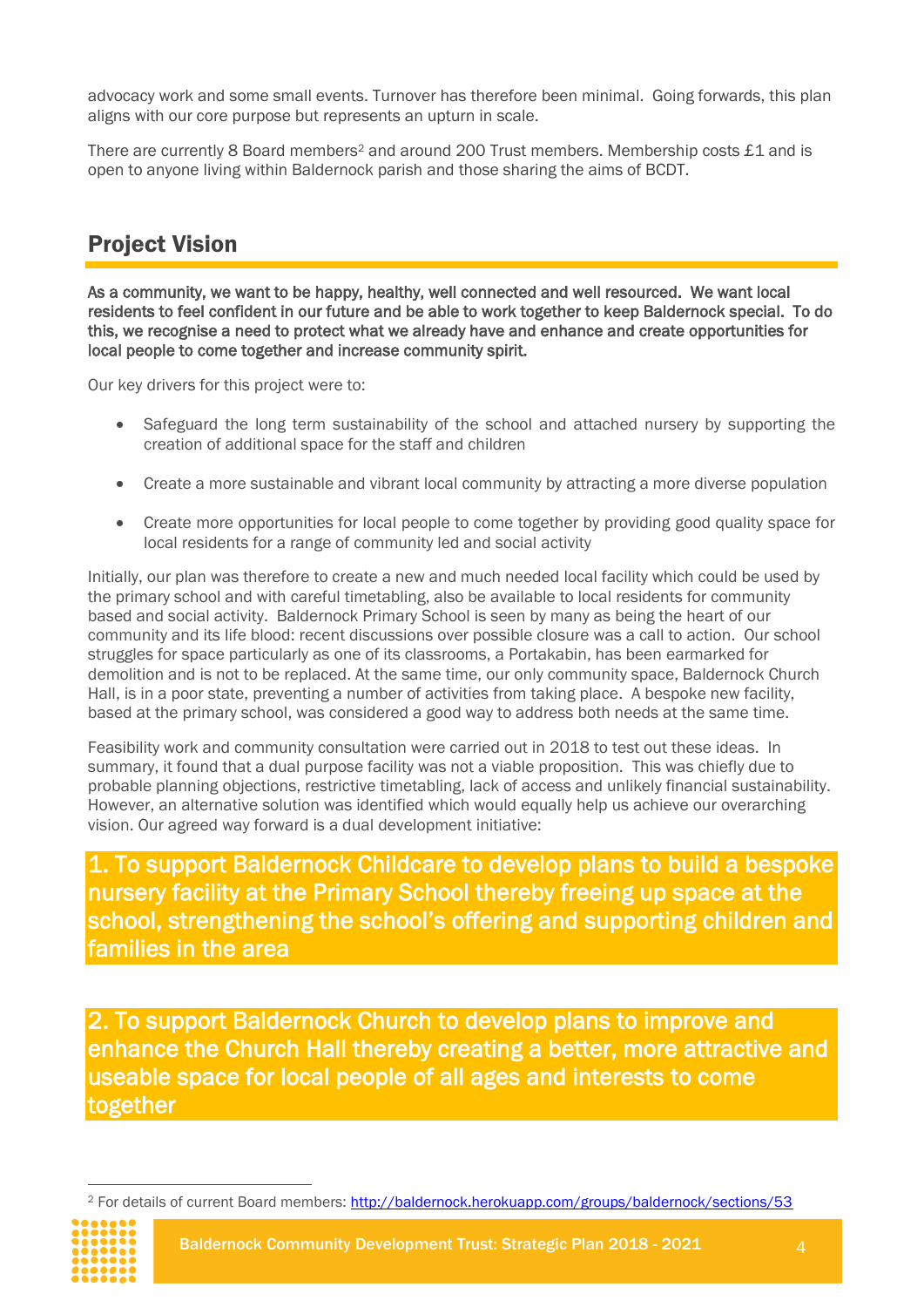# <span id="page-4-0"></span>Why this work is needed

#### <span id="page-4-1"></span>Our Community

We live in a remarkable parish in a beautiful rural setting in East Dunbartonshire, a mere 10 miles north of Glasgow, located between Milngavie to the west and Torrance to the east. The parish is approximately 12 square miles (31 km2) and is centred on Baldernock Parish Church but also encompasses the village of Balmore and the hamlets of Bardowie and Barnellan. There are around



945 local residents. Around 24% of our population is over 65, (proportionally, much higher than the national average) with fewer children and young people.<sup>3</sup>

The parish is traditionally self reliant with a lively history and deep local pride but there is a sense that Baldernock is being increasingly

*"We are a community struggling to hold on to our community spirit"*

squeezed between the larger population areas to the east and west, with services moving out of the parish into the surrounding areas. There is a concern Baldernock will disappear in time – a feeling that has been exacerbated by the recent threatened closure of the historic local primary school and the lack of good community facilities locally.

#### **Our Strengths**

As a community, we benefit from a number of local assets which could be harnessed to improve the area:

- Local pride: Baldernock is an area of outstanding natural beauty and rich heritage which drives local pride and a desire to protect these characteristics.
- Visitor interest: Baldernock attracts a number of visitors to the area (ramblers, cyclists and history enthusiasts) which could be capitalised on with better marketing.
- Location: Whilst enjoying quality green space, we also benefit from the close proximity to towns and the city where services and amenities are available.
- Highly rated: In the community survey, of 129 responses on behalf of households, 88% rated Baldernock as a good or excellent place to live, rating green space, friendly people and a good central location as key assets.
- Resilient population: Baldernock is an area of relative affluence with low unemployment, positive health outcomes, high educational attainment, good housing and relatively high incomes. The population is generally healthy, hardy, active and self-sufficient.
- Engaged community: Community spirit is relatively high with good levels of community engagement in issues which matter and a diverse range of interest groups.

 $\overline{a}$ 

<sup>3</sup> Further demographic information is available in the feasibility study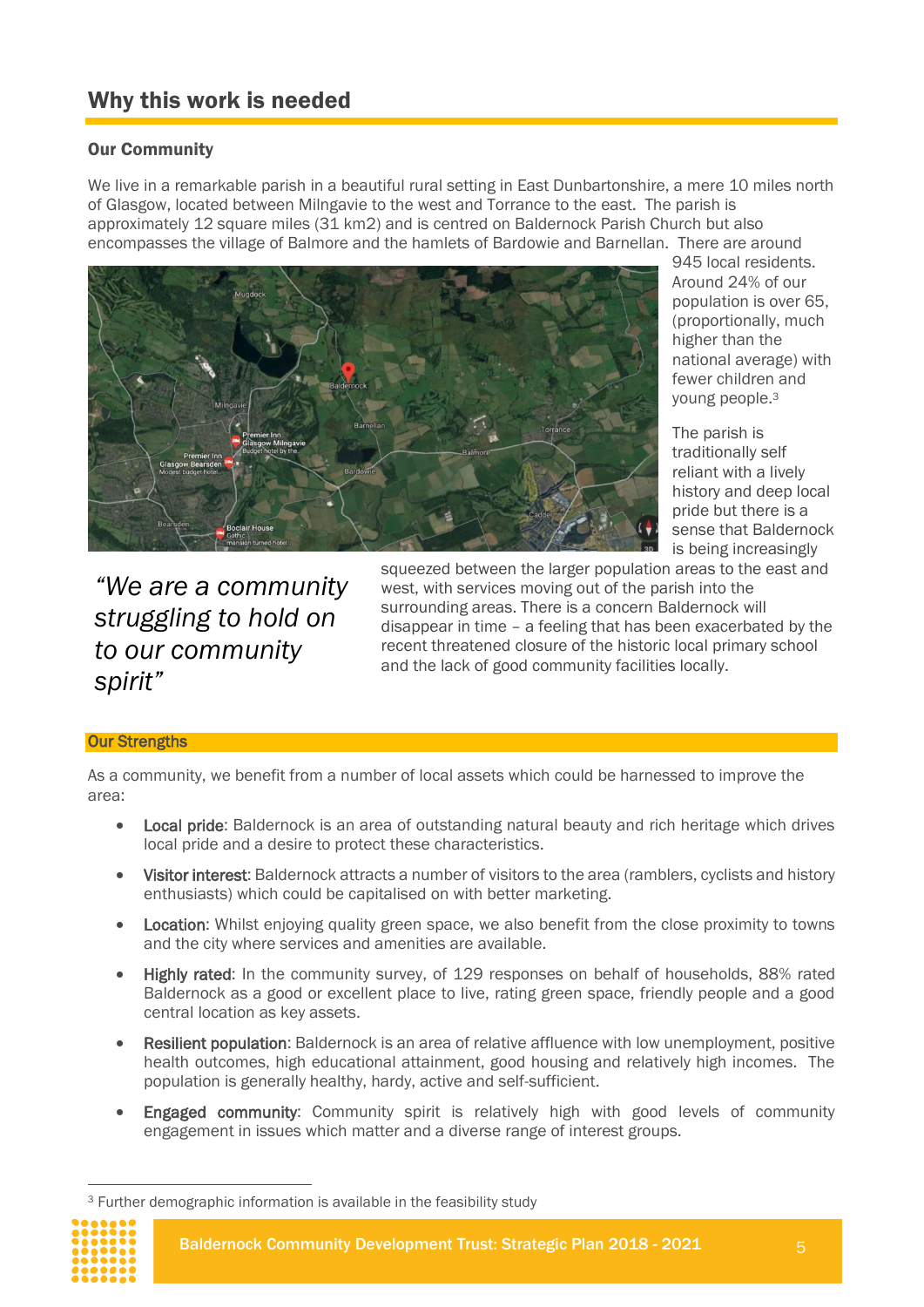• Active population: There are good facilities for sports through the local golf, tennis and sailing clubs and sports facilities in nearby Milngavie and Torrance.

#### Our Challenges

Community research also identified a range of issues and barriers in Baldernock:

- Disparate Community: As a parish rather than village, local residents are geographically scattered with no obvious community focal point (shop, pub, post office). Community interaction day to day is limited.
- Lack of Community Cohesion & Decline in Community Spirit: There has been an increase in commuters moving to the area who do not typically participate in community life. Finding volunteers for community activity is becoming increasingly difficult. Some groups are finding participation rates dropping or folding through poor take up.
- Loss of Services: The growth of Torrance and Milngavie to the East and West and the proximity of other towns and Glasgow itself has hollowed out Baldernock with services and amenities moving out. Increasingly, people are travelling out of the community for work and leisure. Local residents need to be resilient and provide services for themselves.
- Poor Local Facilities: Space for community gatherings and activities is limited to the Church Hall which is in poor condition and limits what the community can do. Having a (better) community hub was the second biggest improvement residents felt the area could benefit from, after better roads.
- Lack of Inclusion: People tend to meet in each other's houses for activities (coffee mornings, book group and so on) and whilst this seems positive on the face of it, can feel exclusive and 'cliquey' and can put new people off participating.
- Hidden Needs: The area is viewed as affluent and does not therefore attract community investment and development readily. Needs are not immediately obvious.
- Isolation: In line with wider East Dunbartonshire, the parish has an aging population with a higher percentage of over 65s (23.6% locally compared to the Scottish average of 18.5%) who are at increased risk of social isolation and growing health needs. Lack of suitable housing, transport and social opportunities for older people is leading to a greater need for community support. At the other end of the age scale, there is also evidence that children and young people are also isolated. A focus group with a group of primary aged children found that there was a high degree of isolation in this age group, with very few after school activities and limited opportunities to socialise with friends.
- Vulnerable Groups not well served: Rates of unpaid care are higher than average. 12.7% of people provide unpaid care, significantly higher than the Scottish average of 9.3%. 2.7% of people provide unpaid care of more than 50 hours per week (Scottish average = 2.5%.)
- Attracting Families: There is a need to attract families and young people to the area to ensure Baldernock is sustainable and vibrant long term. The threat to the school undermines confidence in Baldernock's future and could dissuade families from moving into the area.
- Poor transport infrastructure: Transport and roads are an issue: the roads are heavily used to the south of the parish and speeding is commonplace. Lanes in the quieter areas are mostly single track and can be unpassable in bad weather. There are only 1 or 2 bus services locally. This leads to an increased sense of isolation and difficulties in developing new amenities.
- Planning restrictions: Most of the area is designated green belt: planning restrictions are difficult to overcome. This significantly limits development opportunities for community spaces.

#### <span id="page-5-0"></span>The Need for new facilities

Research has identified that this is a community living with rural disadvantages. With no centre and the draw of facilities in Milngavie, there is a threat to the nature of this as a community and the danger that it just becomes an attractive area for commuters. The area needs a catalyst to bring people together to ensure this is a vibrant place to live for many years to come. The feasibility study identified 2 key

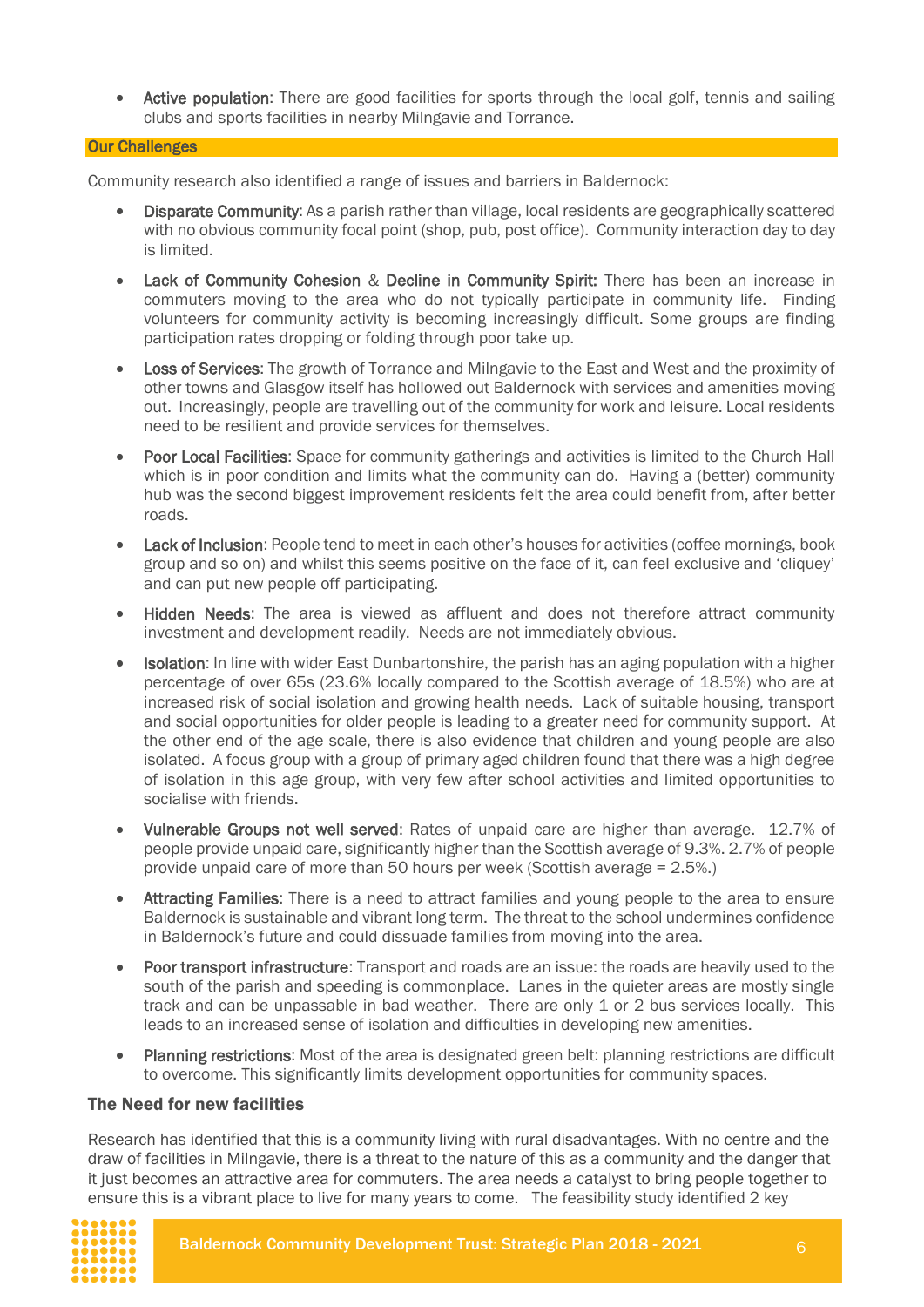initiatives that would strengthen Baldernock for the future. The following is a summary of the need for these analysed through local research.

| A new and expanded childcare facility                                                                                                                                                                                                                                                                                                                                                 | An improved community facility                                                                                                                                                                                                                                                                                                                                                                                                                                                           |  |  |
|---------------------------------------------------------------------------------------------------------------------------------------------------------------------------------------------------------------------------------------------------------------------------------------------------------------------------------------------------------------------------------------|------------------------------------------------------------------------------------------------------------------------------------------------------------------------------------------------------------------------------------------------------------------------------------------------------------------------------------------------------------------------------------------------------------------------------------------------------------------------------------------|--|--|
| Evidence of need                                                                                                                                                                                                                                                                                                                                                                      | <b>Evidence of Need</b>                                                                                                                                                                                                                                                                                                                                                                                                                                                                  |  |  |
| Nursery numbers are growing and at<br>times at full capacity with families<br>being turned away<br>There is a strong demand for a<br>Breakfast and Afterschool Club which<br>cannot be readily accommodated at<br>the moment. In the community<br>survey, 20 families indicated an<br>interest in these<br>The current nursery does not fully<br>meet Care Inspectorate standards and | Community facilities are limited to the<br>Church Hall or the school. The school is only<br>available during term time, weekday<br>evenings and is expensive and difficult for<br>groups to hire. The Church Hall is in a poor<br>condition: run down, cold, inaccessible with<br>steep steps and no downstairs toilets and<br>cramped kitchen facilities<br>In the community survey, 8% thought<br>$\bullet$<br>community facilities were 'awful', 35%<br>'unsatisfactory' and 40% 'ok' |  |  |
| is at risk of failing future inspections<br>The building is not accessible for<br>$\bullet$<br>children and adults with physical<br>disabilities                                                                                                                                                                                                                                      | Social and community activity has dwindled<br>over the years due to lack of good,<br>comfortable space. As an example, Yoga<br>cannot continue through the winter months<br>because the Hall is too cold                                                                                                                                                                                                                                                                                 |  |  |
| Reduction in the school teaching<br>$\bullet$<br>space is likely to impact on the<br>nursery with increased pressure on<br>available space<br>There are limited opportunities to<br>$\bullet$                                                                                                                                                                                         | More vulnerable members of the community<br>(older people, people with disabilities) are<br>excluded from participating in social events<br>and activities because of the condition of<br>the Hall and lack of suitable activities locally                                                                                                                                                                                                                                               |  |  |
| develop more outdoor learning: the<br>nursery is on a first floor and not easily<br>connected to the outside                                                                                                                                                                                                                                                                          | 65% of survey responses were in favour of<br>redeveloping the Hall                                                                                                                                                                                                                                                                                                                                                                                                                       |  |  |
| Local children report that there are too<br>few opportunities to link with peers<br>outside of school and nowhere to<br>meet, play and do activities together                                                                                                                                                                                                                         | Through the open meetings, focus groups<br>$\bullet$<br>and survey, local residents identified a<br>range of benefits better facilities would<br>bring to Baldernock including giving young<br>people positive activities, helping the<br>community work better together, helping<br>bring the community together, making<br>people less isolated, giving the area a better                                                                                                              |  |  |
| "The school is central to a real community -<br>facility would benefit and encourage young<br>families and community"                                                                                                                                                                                                                                                                 | social, economic and environmental future<br>and helping people get more active                                                                                                                                                                                                                                                                                                                                                                                                          |  |  |
| "As long as the school stays and grows, we'll<br>need the other wrap around services to stay<br>and grow too. We'll need more hours and<br>more space."                                                                                                                                                                                                                               | "A community hub is exactly what our beautiful<br>location is missing and needs. I genuinely feel it<br>would be of great use to all and would encourage<br>[people] to create and sustain strong links within<br>the area"                                                                                                                                                                                                                                                              |  |  |
| "The play group has been a life line.<br>Everything feels like a drive away but<br>through play group and nursery, our kids<br>have a great little group of friends here The                                                                                                                                                                                                          | "We could be doing so much more as a community<br>than we do, but we need somewhere to do it"                                                                                                                                                                                                                                                                                                                                                                                            |  |  |

*school is really special. There's a really good*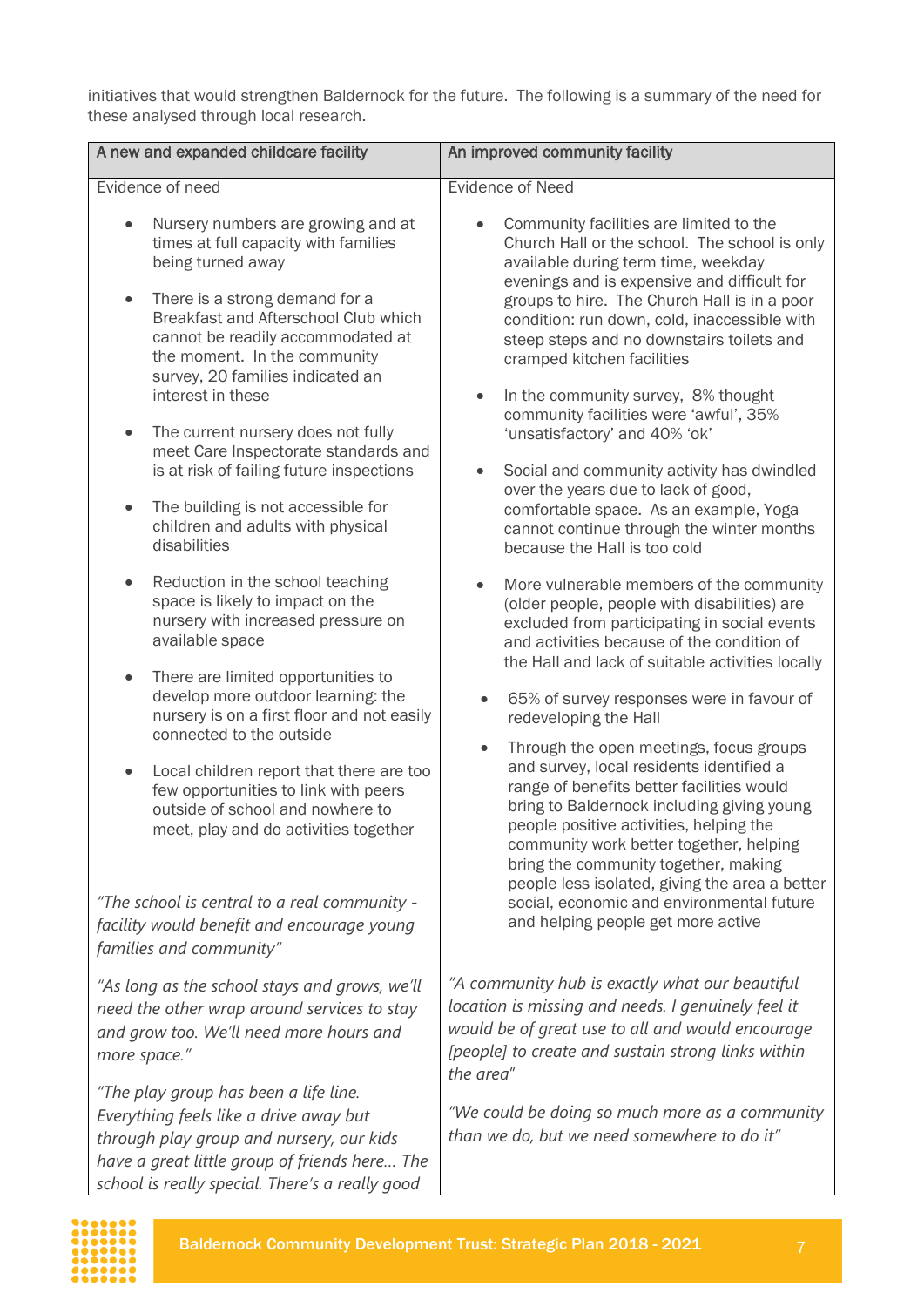| atmosphere and our kids love it. We need to | "A community hub would be a massive and very   |
|---------------------------------------------|------------------------------------------------|
| protect it."                                | important part of ensuring our community stays |
|                                             | strong and continues to do so"                 |
|                                             |                                                |

Whilst these are presented as separate and distinct facilities above, the community sees both as essential and with a high degree of synergy: growth and success of the facilities will be linked.

#### <span id="page-7-0"></span>Strategic Context

From a national perspective, these development proposals contribute to and align with a range of national and local policies and strategies. These include the Scottish Government's National Outcomes and its overarching purpose of a wealthier, fairer, smarter, healthier, safer, stronger and greener Scotland: its economic strategy; investing in people and inclusive growth and Achieving a Sustainable Future (2011) with a commitment to tackle inequality and create opportunities to improve communities: Supporting Healthy Choices (2014): All Our Futures Planning for An Aging Population (2007) and the Early Years Framework (2009).

Two policy shifts are of particular interest:

- Community Empowerment: this sets out "a process where people work together to make change happen in their communities by having more power and influence over what matters to them." Essentially, this is a shift in power from government to communities to increase democratic participation, improve services based on local need, increase levels of local confidence and ultimately deliver a better quality of life for local people. This has been enshrined in the Community Empowerment Act (2015). The wave of new Development Trusts such as BCDT is evidence of this growing movement with local people developing and delivering an array of community based projects. There is an expanding infrastructure to support this activity. Across the landscape, there is a consensus to work together more effectively to ensure communities are empowered, skilled and resourced. The direction of travel and the specific commitments outlined are a clear fit with BCDT's purpose and approach.
- Childcare provision: The Children and Young People (Scotland) Act 2014 made 600 hours of free Early Learning Childcare available for all three and four-year-olds and eligible two-year-olds in Scotland. The Scottish Government has since committed to almost doubling the ELC entitlement by 2020, extending to 1,140 hours per year. This means many existing childcare facilities such as Baldernock Childcare will need to expand to meet increasing demand. Local Authorities are being encouraged to consult and involve childcare providers in how these targets could be met.

Both of these policies represent real opportunities for Baldernock to develop better community space and better services for families and children.

At a local level, BCDT is underpinned by East Dunbartonshire Council's 'Local Outcomes Improvement Plan 2017-2027 (LOIP).' This plan focusses on 6 key outcomes, four of which are directly supported by our proposal. These include Safer and Stronger Communities, Children & Young People, Older Adults, Vulnerable People and Carers, Adult Health and Wellbeing, Employment & Skills. and Economic Growth, and Sustainability.

#### <span id="page-7-1"></span>How we fit

The following is an example of how our work supports and is supported by current policy thinking at Local Authority level.

| Local policy objective               | <b>Relationship to our work</b>                                                                                                                                                                                               |
|--------------------------------------|-------------------------------------------------------------------------------------------------------------------------------------------------------------------------------------------------------------------------------|
| 1. Safer and stronger<br>communities | Both initiatives are designed to make Baldernock a better place to live.<br>The facilities will make for a more economically and socially sustainable<br>community by making the area more attractive to families. The spaces |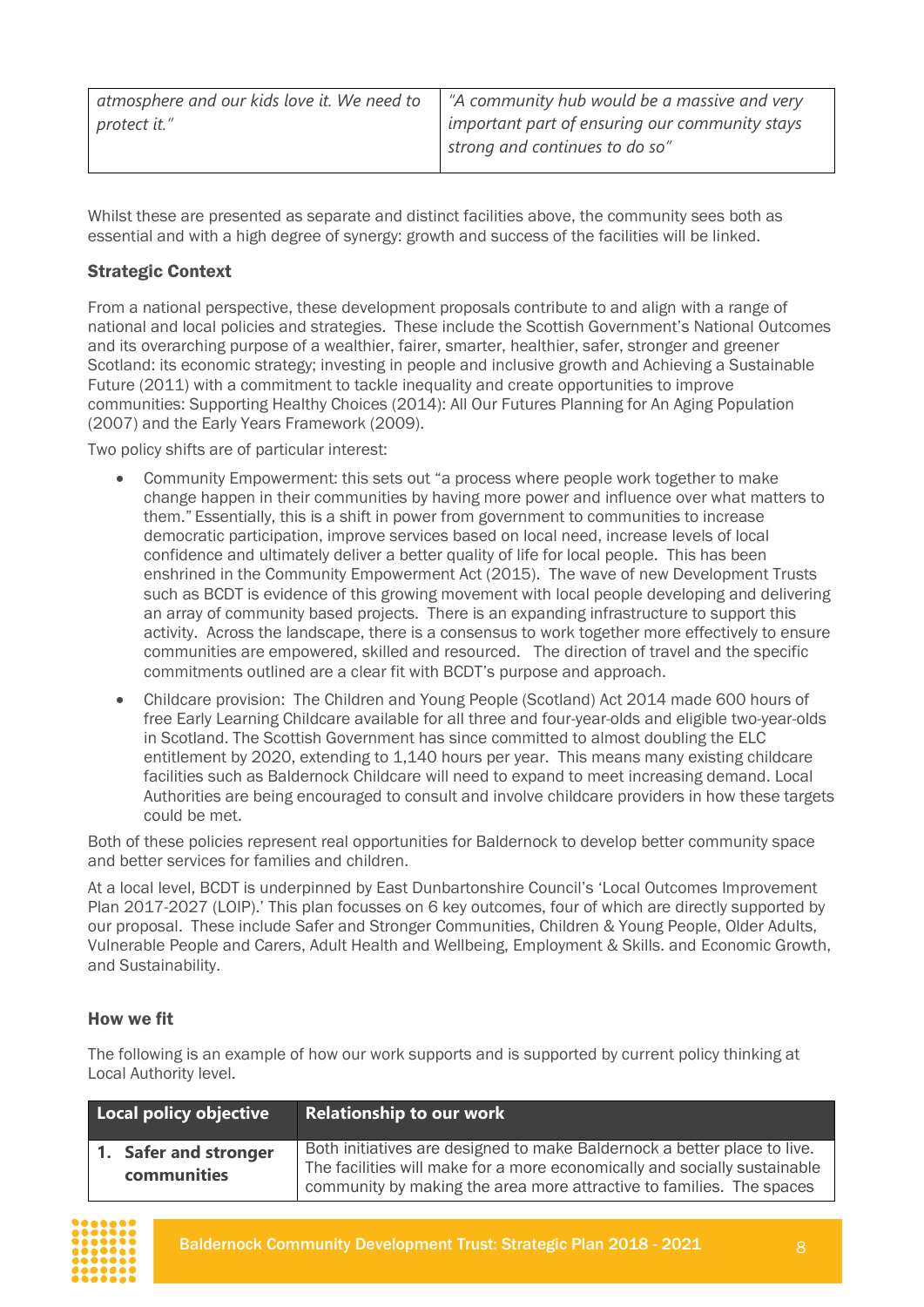| East Dunbartonshire is a<br>safe place in which to live,<br>work and visit<br>[Outcome 4 of LOIP]                                       | will be the springboard for a range of projects and activities that will<br>bring people together and increase social capital and cohesion.<br>Activities in high demand are social and cultural events as well as a<br>number of age and interest specific activities: we will expand the<br>programme of activity to suit people of all ages and abilities. Health and<br>wellbeing classes, local exhibitions to showcase local talent and local<br>artefacts, drama, school performances and so on have been strongly<br>backed by the local community. Better, more comfortable and<br>accessible space will encourage groups out of people's houses into a<br>more public setting thereby increasing participation rates. Volunteering<br>will be an important focus through this work: both increasing the<br>number of volunteer opportunities in Baldernock and the number of<br>people involved in local volunteering.<br>This work will involve a multi partner approach, bringing together a<br>range of local groups and stakeholders (the Church, Baldernock<br>Childcare, the School, BCDT, the Community Council and others),                                                                                                                                                                                                                                                                                                                                                                                                                                                                                                                                                                                                                                                                                                                                                                                                                                                                                                                                                                                                                                                                                                                                                                                  |
|-----------------------------------------------------------------------------------------------------------------------------------------|--------------------------------------------------------------------------------------------------------------------------------------------------------------------------------------------------------------------------------------------------------------------------------------------------------------------------------------------------------------------------------------------------------------------------------------------------------------------------------------------------------------------------------------------------------------------------------------------------------------------------------------------------------------------------------------------------------------------------------------------------------------------------------------------------------------------------------------------------------------------------------------------------------------------------------------------------------------------------------------------------------------------------------------------------------------------------------------------------------------------------------------------------------------------------------------------------------------------------------------------------------------------------------------------------------------------------------------------------------------------------------------------------------------------------------------------------------------------------------------------------------------------------------------------------------------------------------------------------------------------------------------------------------------------------------------------------------------------------------------------------------------------------------------------------------------------------------------------------------------------------------------------------------------------------------------------------------------------------------------------------------------------------------------------------------------------------------------------------------------------------------------------------------------------------------------------------------------------------------------------------------------------------------------------------------------------------------|
|                                                                                                                                         | working together to achieve positive change locally. This approach will<br>strengthen the individual groups and the community as a whole.                                                                                                                                                                                                                                                                                                                                                                                                                                                                                                                                                                                                                                                                                                                                                                                                                                                                                                                                                                                                                                                                                                                                                                                                                                                                                                                                                                                                                                                                                                                                                                                                                                                                                                                                                                                                                                                                                                                                                                                                                                                                                                                                                                                      |
| 2. Children & Young<br><b>People</b><br>Our children and young<br>people are safe, healthy<br>and ready to learn<br>[Outcome 3 of LOIP] | A bespoke childcare facility will offer more childcare places (to help work<br>towards the 1140 by 2020 targets) and additional learning and<br>extracurricular space to pupils and pre schoolers. An expanded service<br>will be offered including before and after school care and activities<br>offering children and families additional learning and social<br>opportunities. The nursery will continue to have strong links with the<br>school, including joint events and space sharing and provide young<br>children with a smooth transition into P1. The facility will be fully<br>accessible for pupils of all abilities and will build on the forward thinking<br>outdoor learning programme that is being developed. This contributes<br>to childhood development by raising children's awareness of<br>environmental and sustainability issues for example, and connected to<br>all aspects of the school curriculum; maths, social sciences, health and<br>wellbeing, and physical activity. Projects will include an<br>intergenerational element which will reduce isolation in older people<br>and improve learning and confidence in our children. Improved cooking<br>facilities will also open up opportunities for food and nutrition based<br>learning tying in with health and wellbeing, tackling childhood obesity as<br>one example.<br>One of our challenges as a community is to reduce social isolation in our<br>children: there are limited opportunities to meet up with friends after<br>school. An after school club / extracurricular activities will directly<br>address this need.<br>A new nursery childcare facility will free up more teaching space within<br>the school building and whilst not essential for delivering the<br>Curriculum, will nevertheless provide a more comfortable learning<br>environment for pupils. As a rural school with special status, this would<br>be a way of enabling the school to increase its capacity at no cost to the<br>Local Authority and continue to contribute to the wider social wellbeing<br>of the community.<br>Working with the Youth Group, there is scope to develop youth work<br>further in Baldernock, particularly if linked with a vibrant volunteering<br>programme and potentially youth award schemes for young people. |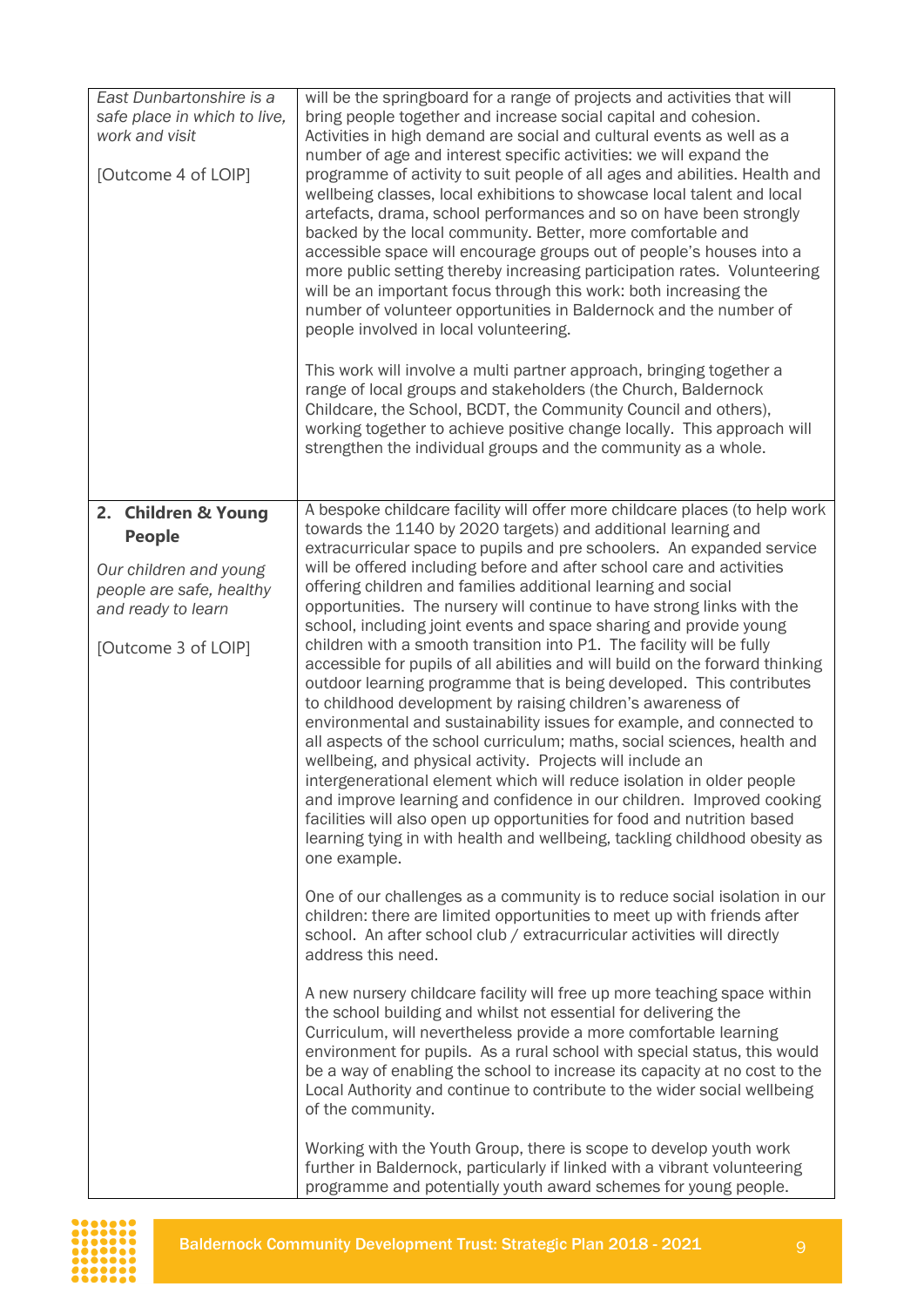| 3. Older Adults,<br><b>Vulnerable People</b><br>and Carers<br>Our older population and<br>more vulnerable citizens<br>are supported to<br>maintain their<br>independence and enjoy<br>a high quality of life, and<br>they, their families and<br>carers benefit from<br>effective care and support<br>services. | We have a high proportion of older people in relative terms and a high<br>proportion of people with significant caring responsibilities. Our work<br>will directly aim to engage and support them. A number of older people<br>cannot access our community space at the moment or are put off by the<br>condition of it. We aim to create a space that is fully accessible and<br>attractive to this demographic and host activities which are of specific,<br>peer interest to them. The community survey for example indicated<br>some 18 older people were interested in a Social Club for Senior<br>Citizens. We will also aim to stimulate activities which are<br>intergenerational to improve connections across all age groups:<br>gardening, art and history for example. People will be encouraged to<br>share their knowledge and experience in an informal way. As previously<br>stated, volunteering will be a key element of this work. Volunteering<br>may also include offering transport to people who cannot travel by<br>themselves, befriending and getting involved in running activities. |
|-----------------------------------------------------------------------------------------------------------------------------------------------------------------------------------------------------------------------------------------------------------------------------------------------------------------|-----------------------------------------------------------------------------------------------------------------------------------------------------------------------------------------------------------------------------------------------------------------------------------------------------------------------------------------------------------------------------------------------------------------------------------------------------------------------------------------------------------------------------------------------------------------------------------------------------------------------------------------------------------------------------------------------------------------------------------------------------------------------------------------------------------------------------------------------------------------------------------------------------------------------------------------------------------------------------------------------------------------------------------------------------------------------------------------------------------------|
| [Outcome 6 of LOIP]                                                                                                                                                                                                                                                                                             |                                                                                                                                                                                                                                                                                                                                                                                                                                                                                                                                                                                                                                                                                                                                                                                                                                                                                                                                                                                                                                                                                                                 |
| 4. Adult Health and<br>Wellbeing<br>Our people experience<br>good physical and mental<br>health and wellbeing with<br>access to a quality built<br>and natural environment<br>in which to lead healthier<br>and more active lifestyles<br>[Outcome 5 of LOIP]                                                   | In relative terms, Baldernock has a fairly active and healthy population<br>but many leave the area to access classes and facilities elsewhere.<br>Young people, children, people with disabilities and older people who<br>cannot drive are reliant on those who can to take them and carers are<br>often not able to leave home for extended periods. Better local facilities<br>will increase opportunities for those most isolated. Health and<br>wellbeing and fitness classes were identified as activities 'of interest' in<br>the community survey with significant numbers indicating they would<br>use these if available locally. These activities will be embedded in a new<br>programme of activity. We envisage that activities would not simply<br>begin and end at the Hall or Childcare space but move beyond, out into<br>the wider community, the History Club, Walking Group and Youth Club<br>are examples of this.                                                                                                                                                                        |
| 5. Employment &<br><b>Skills</b><br>Our people are equipped<br>with knowledge and skills<br>for learning, life and work<br>[Outcome 2 of LOIP]                                                                                                                                                                  | Central to our plans will be to stimulate more intergenerational learning.<br>We have an active and highly skilled older population which will be<br>connected better with others to share experience and transfer<br>knowledge. Better space for activities will enable us as a community to<br>harness those skills more easily. Some existing groups in Baldernock<br>such as the SWRI already undertake a programme of learning and this<br>could be expanded. Additional activities, particularly physical and<br>cultural, were identified as being of significant interest to local people<br>during the feasibility work which will be catered for in more accessible<br>space. We envisage that being able to hold more social events (pop up<br>café, ceilidhs and so on) will provide opportunities for local people in<br>catering and hospitality, event planning and marketing. Linking these to<br>the school will extend these opportunities to children and young people.                                                                                                                      |
| 6. Economic growth &<br>sustainability<br>East Dunbartonshire has<br>a sustainable and<br>resilient economy with<br>busy town and village<br>centres, a growing                                                                                                                                                 | Baldernock already attracts a number of visitors from further afield for<br>walking, cycling and touring but there is not enough on offer to make<br>them stop and spend. With better marketing and communication and by<br>improving our facilities, we will enhance our offering - for example by<br>offering pop up cafes, social nights and weekend events. Currently<br>some 13,500 cars use Balmore Road daily but the Hall remains largely<br>invisible - with a more attractive building, better signage and more on<br>offer inside, our aim is to capture this market to the degree that is                                                                                                                                                                                                                                                                                                                                                                                                                                                                                                           |

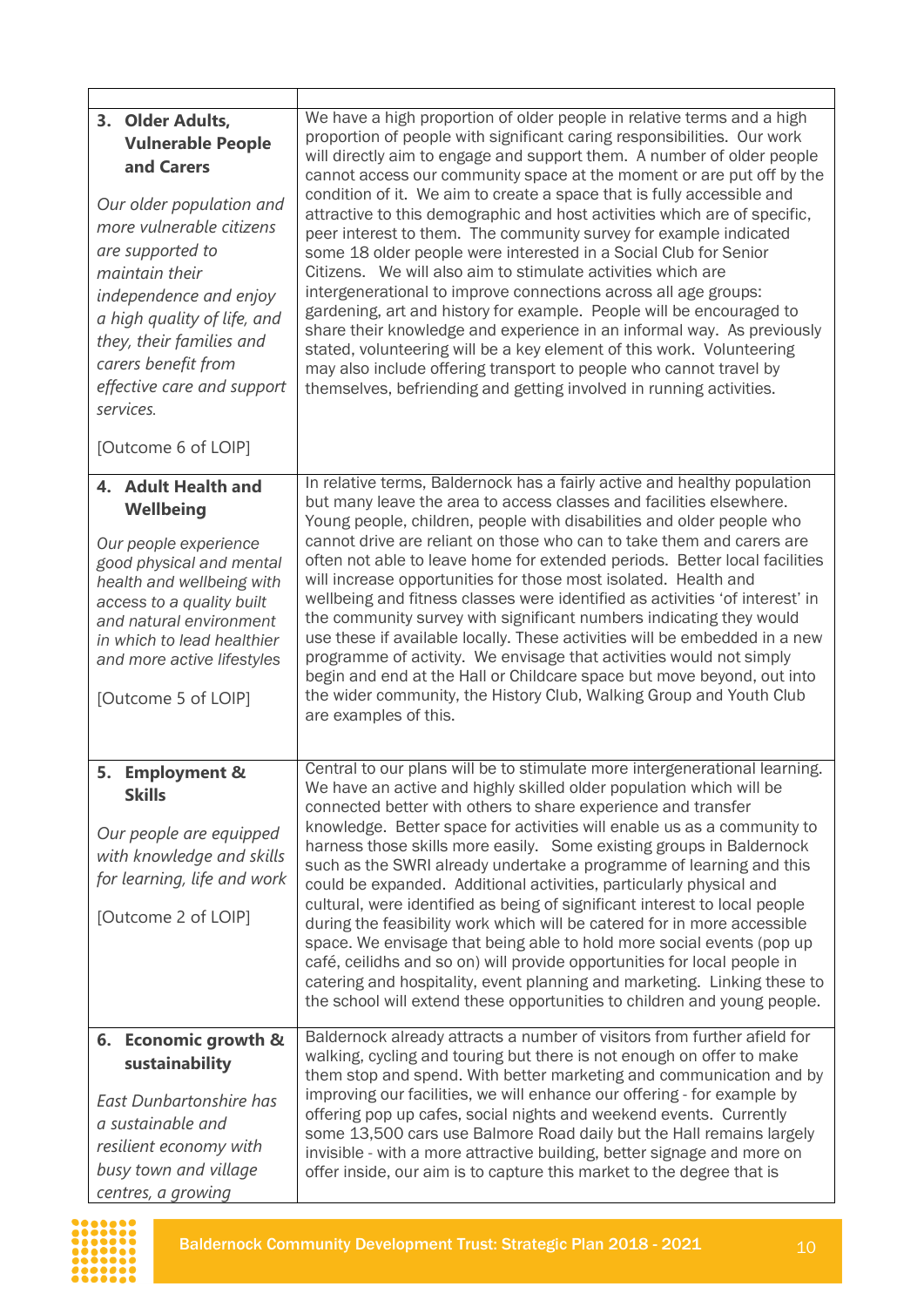| business base and is an<br>attractive place in which | sensitive to our area and does not significantly alter the nature of the<br>parish.                                                                                                                                                                                 |  |  |
|------------------------------------------------------|---------------------------------------------------------------------------------------------------------------------------------------------------------------------------------------------------------------------------------------------------------------------|--|--|
| to visit and invest                                  | Local businesses have also indicated an interest in linking with some of<br>our events - a local brewery offering a pop up bar service at social                                                                                                                    |  |  |
| [Outcome 1 of LOIP]                                  | events for example and partnership working will be mutually beneficial.<br>Involving local businesses in this way will raise their profile and it is<br>envisaged more local people will be inclined to 'buy' locally.                                              |  |  |
|                                                      | We also have much to offer in terms of historical interest and intend to<br>make more of this through better marketing and again, linking to events<br>(for instance, volunteer guided walks ending with exhibition and<br>refreshments in the community facility). |  |  |

### <span id="page-10-0"></span>What we will do

#### <span id="page-10-1"></span>**Overview**

Over the next 3 years, we will work with other local groups to help establish 2 key development initiatives in Baldernock. It is important that the work of BCDT builds on local capacity, rather than duplicates or undermines it. For this reason, our approach will be to *work with* local organisations who have existing expertise and experience and support them to develop these plans. Our role will be to facilitate and support these actions rather than deliver directly ourselves. The two initiatives to be developed are:

- 1. A bespoke childcare facility based at the primary school which will provide nursery spaces, before and after school care, and additional break out space for school pupils. This will act as a vehicle to strengthen the school, attract a younger demographic into the area and be a platform for a range of services for children and families. To achieve this, we will work with the existing Baldernock Childcare organisation that currently leases space from and operates out of Baldernock Primary School.
- 2. An improved community facility at the Church Hall which will be open to all for a range of activities and events. This will aim to reduce isolation and loneliness, particularly in older people, increase community spirit and improve health and wellbeing and contribute to life-long learning. To achieve this, we will work with the Kirk Session who manage the space on behalf of the General Trustees.

In our view, developing these vehicles will increase confidence in the area, enable us to deliver on our strategic outcomes and unlock the potential we know Baldernock has.

#### <span id="page-10-2"></span>Strategic Objectives

To contribute to East Dunbartonshire's ambition, BCDT will deliver the following strategic objectives over the next 3 years:

- A more vibrant place: To work towards creating a more vibrant and well connected parish which is an attractive place to live, visit and do business. We will aim to do this by creating the right environment for more community, social and enterprise activity
- A more cohesive place: To work towards creating a stronger, more cohesive community by facilitating connections between people and groups so that they can more readily work together, rely on each other and make the most of opportunities
- A better resourced place: To work towards harnessing the skills we already have, building our capacity and using our existing assets to our best advantage. We will offer increased volunteering opportunities and attract outside investment to help us achieve our goals

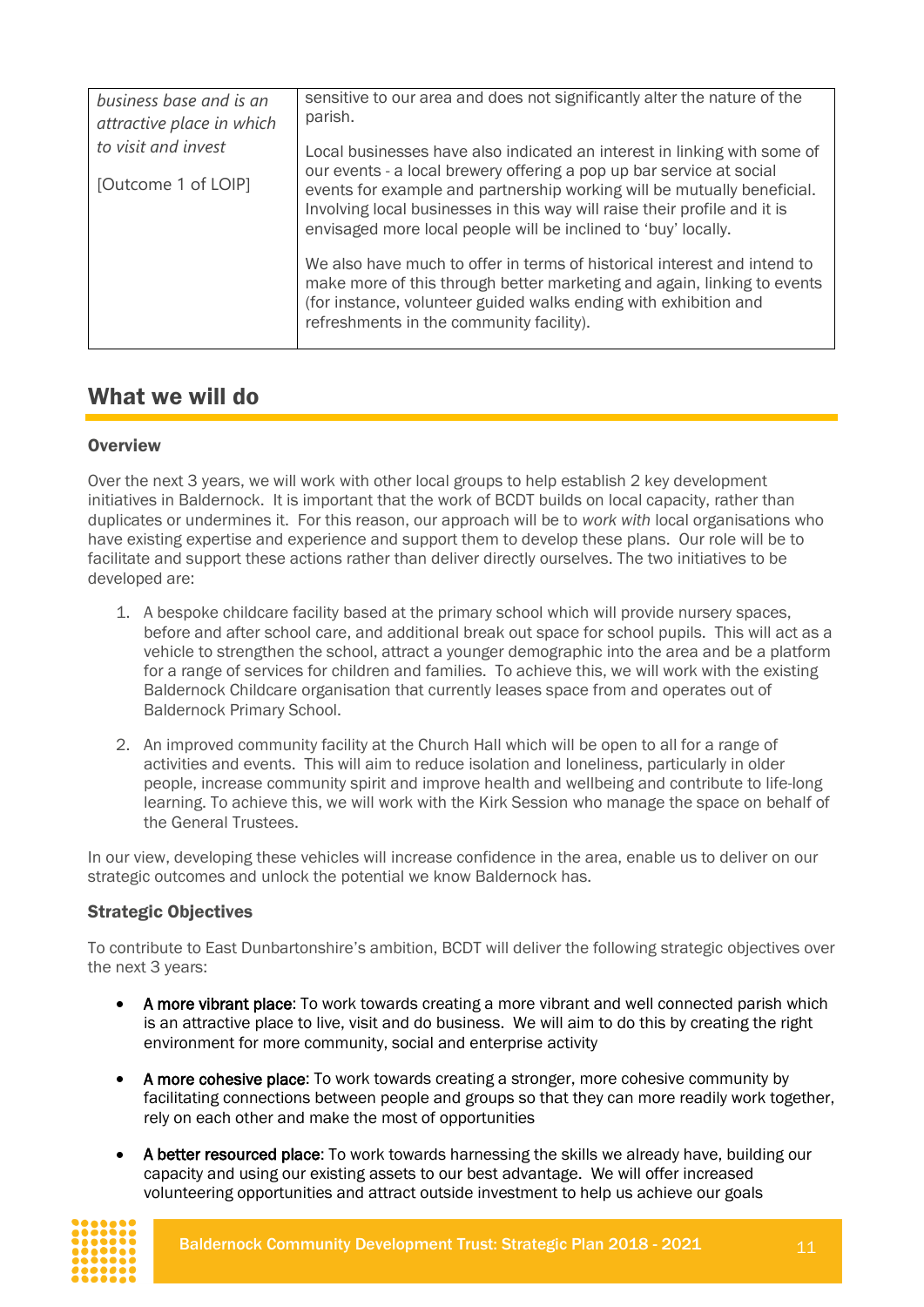- A more diverse place: To work towards improving Baldernock as a good place for families and children by improving childcare provision, and development and social opportunities for children and young people
- A healthier place: To improve the health, wellbeing and quality of life of local residents, particularly those who may be vulnerable and lonely, by working towards a better range of provision aimed at all age groups and backgrounds in safer, more accessible space

Our operational objectives will be to:

- 1. To strengthen joint working arrangements with Baldernock Childcare and the Church to progress these plans for the benefit of the community
- 2. To collaborate and build on strategic partnerships to deliver positive outcomes locally this includes engaging with Councillors, Heads of Service at EDC and so on to ensure we are involved in planning and decision making which will affect us
- 3. To secure funding to ensure BCDT is well enough resourced to carry out this plan
- 4. To create positive connections beyond Baldernock and East Dunbartonshire, connecting with other development trusts for example to share inspiration, best practice and potentially resources.

#### <span id="page-11-0"></span>Strategic Outcomes



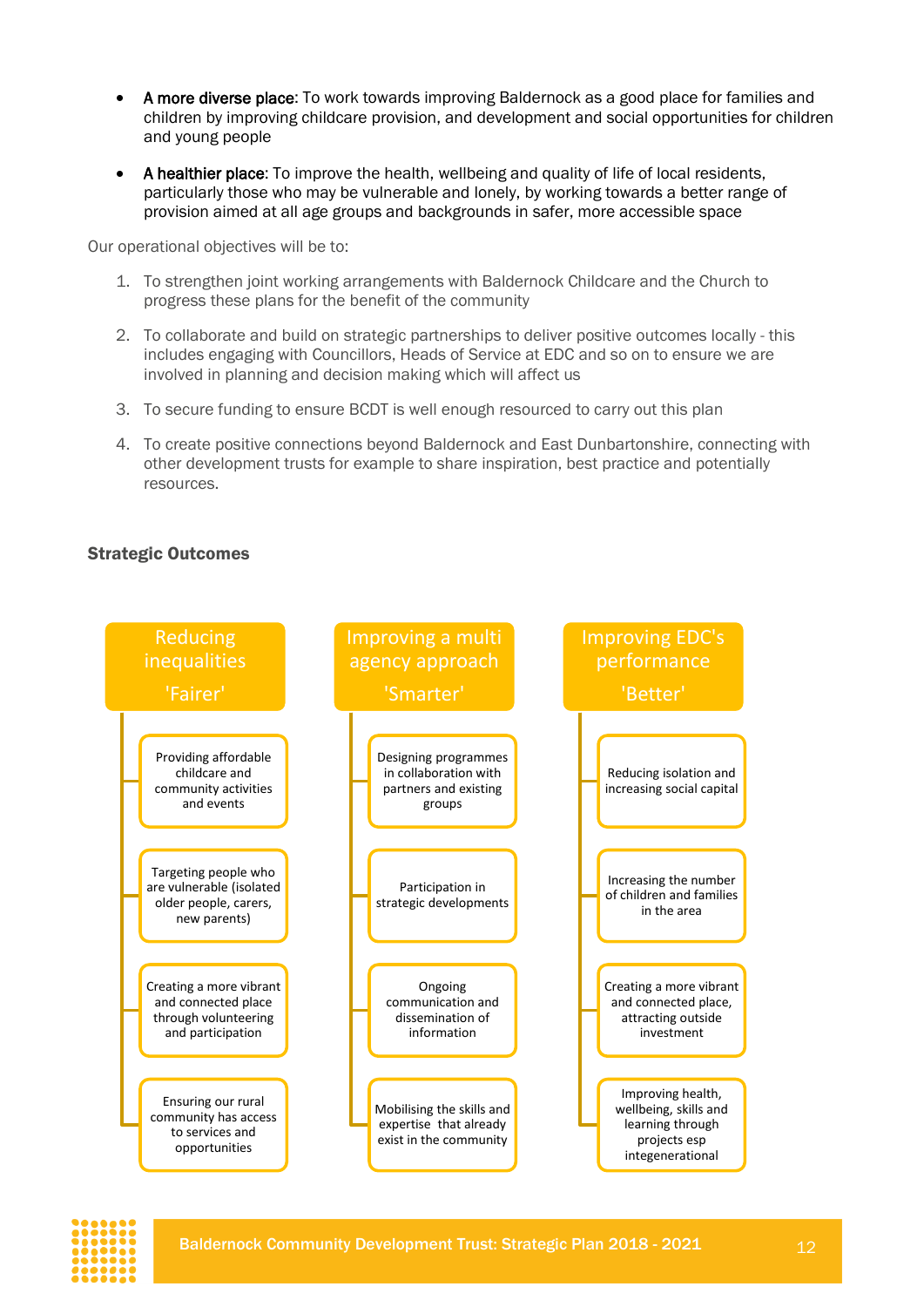#### <span id="page-12-0"></span>Beneficiaries and Outcomes

| <b>Beneficiary group</b>                          | <b>Outcomes</b>                                                                                               |
|---------------------------------------------------|---------------------------------------------------------------------------------------------------------------|
| Adults who are isolated,<br>marginalised and face | People feel more connected to other people locally                                                            |
| barriers to participation in                      | People are able to contribute to community life                                                               |
| community life                                    | People are more readily able to access services and activities of                                             |
| (older people, carers, new<br>parents)            | interest                                                                                                      |
| Families and working adults<br>in the parish      | People feel more confident about the future of Baldernock                                                     |
|                                                   | There is an increase in the number of families and children in the<br>area                                    |
|                                                   | People are able to access services and activities which enhance life<br>for working families                  |
|                                                   | People feel more connected to each other, more mutually<br>supportive and more able to work together          |
|                                                   | People are able to use their interests, talents and skills to better<br>themselves and improve community life |
|                                                   | People feel healthier and better about themselves                                                             |
| Children under 16                                 | Children feel less isolated                                                                                   |
|                                                   | Children can access more opportunities for development and<br>extracurricular learning                        |

### <span id="page-12-1"></span>How we will do it

#### <span id="page-12-2"></span>**Overview**

Our aim is to empower and support those groups in a position to deliver the two key initiatives. As our role will be in development rather than hands on delivery, the detail of the plans will need to be developed in collaboration with the groups in year 1 as essentially, they will be their plans. We have set out below our early joint thinking about these ideas.

#### <span id="page-12-3"></span>Delivery Mechanism 1: A Childcare facility

Baldernock Childcare is a voluntary organisation with charitable status governed by local people and has been delivering in the area for over 30 years. It delivers its service from the main school building and enjoys a strong relationship with the primary school. Its current location means there are good transition arrangements in place for pre-schoolers progressing into Primary 1. Both the school and Baldernock Childcare are keen to see this close arrangement continue but reduction in school space, coupled with a statutory increase in child care provision means that the current situation may not be viable long term. The condition of the current nursery space also undermines this as a workable arrangement long term. Evidence shows that there is fairly strong demand for a better and expanded childcare facility for families in Baldernock and surrounding areas including more pre and after school

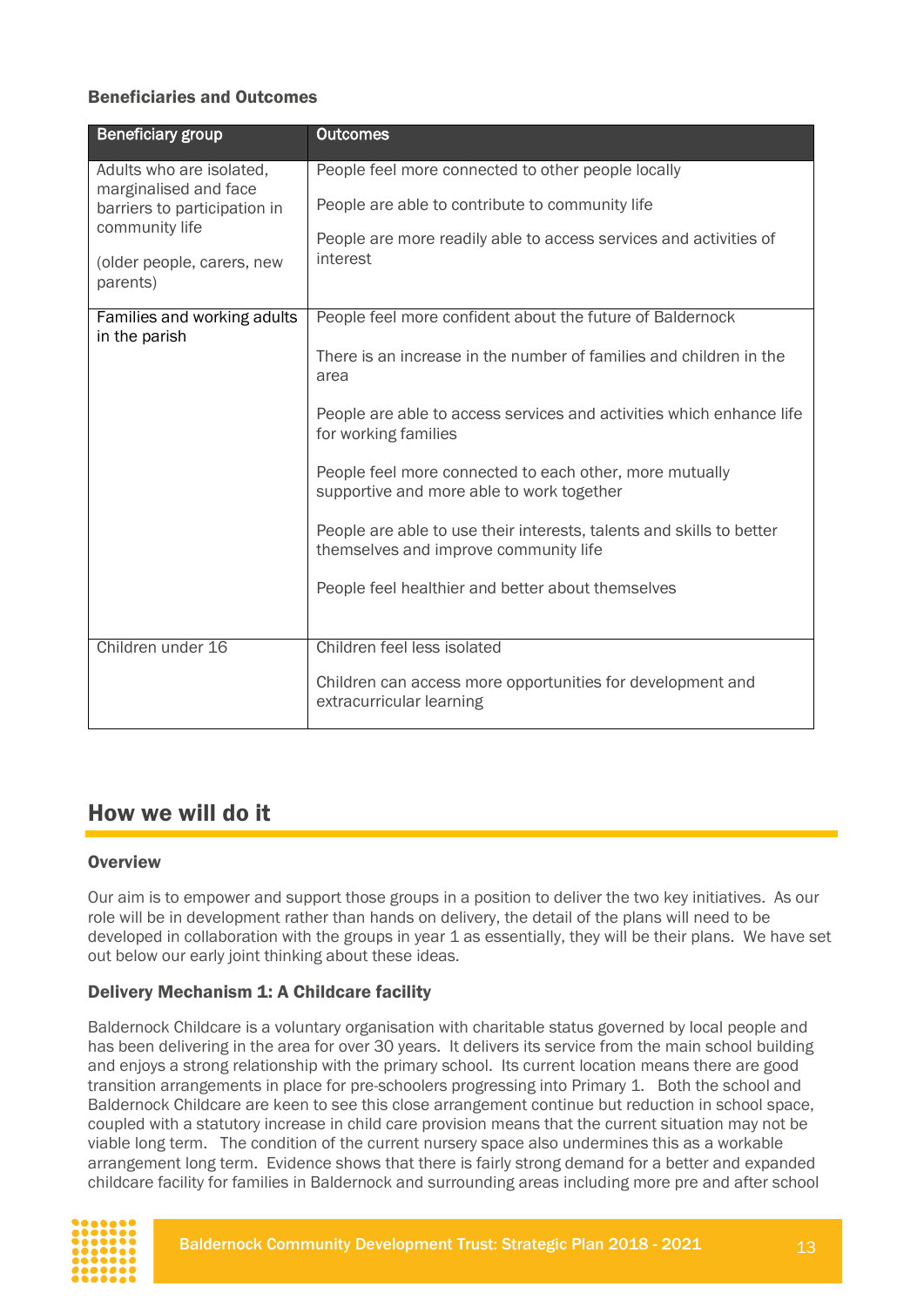provision, more opportunities for events and performances and joint projects which cannot take place in the current configuration.

Feedback from the school and other local research showed the obvious solution would be to create a new childcare space on the footprint of the now defunct Portakabin. Planning restrictions are unlikely to be an issue given the pre-existing building, the Council is likely to be supportive given the pressure to increase childcare and the school and nursery are likely to benefit considerably from the additional space in educational terms. The site would enable the nursery to benefit from fully accessible, Care Inspectorate compliant indoor space and being at ground level would give good egress to outdoor space to develop more outdoor learning.

Baldernock Childcare staff are keen to explore this option and have a raft of ideas about developing services over the next 3 years and embedding the childcare service into the heart of the community. The barrier is capacity. Staff are busy on day to day management and do not have the time to develop plans on this scale. The Board of directors are elected parent members who tend to stand down once children move on to school. This churn of directors makes it difficult to develop long term proposals.

To overcome this, BCDT will aim to fill that gap over the next 2-3 years and provide the capacity needed, working with staff and Board to develop these plans. Sustainability of the facility will be paramount. Some initial work on financial models for the facility has been undertaken and these will be fleshed out as plans progress. Phases over the next 3 years will be:

Phase 1: Establish a steering group of Baldernock Childcare staff, committee members and BCDT representation to drive the project; agree a plan of action; designate roles and responsibilities. The group will meet regularly to ensure progress is on track.

Phase 2: Undertake further feasibility work into a bespoke facility including discussions with EDC, the school and parents; likely population projections, space requirements, most appropriate operating and financial model, funding options and so on. Note: BCDT may be able to provide some support in this work, including work to secure development funding, so work could be outsourced. Additional resources could be secured through Government funded third sector support programmes such as Just Enterprise.

Phase 3: Produce an interim business plan setting out a fundable, viable, deliverable project that meets community need.

Phase 4: Secure further development funding to commission a design team to design the space (indoor and out) with costings. We envisage this will be a modest but multifunctional space and relatively low cost. There may be scope to approach EDC for some support.

Phase 5: Produce a full business plan.

Phase 6: Write and submit funding bids.

#### <span id="page-13-0"></span>Delivery Mechanism 2: A Community Hub

Baldernock Parish Church operates the Church Hall, the only community space in Baldernock. The building itself is owned by the General Trustees of the Church of Scotland and is managed by the Kirk Session and looked after by a group of volunteers. It is run on a fairly informal basis with a number of local residents having keys to it and making a donation for usage. It is a well-established facility and used by several local groups including the Youth group, the SWRI and Book Bugs, as well as for Councillors' surgeries and polling. The building is in a poor condition which impacts on bookings and usage is slowly declining. A range of site options were considered as part of the research: its history and central location were cited as two key reasons why the community backs the Hall as the preferred place for a community hub. Consultation findings showed that there is a good appetite to regenerate this space and bring it back into more regular usage.

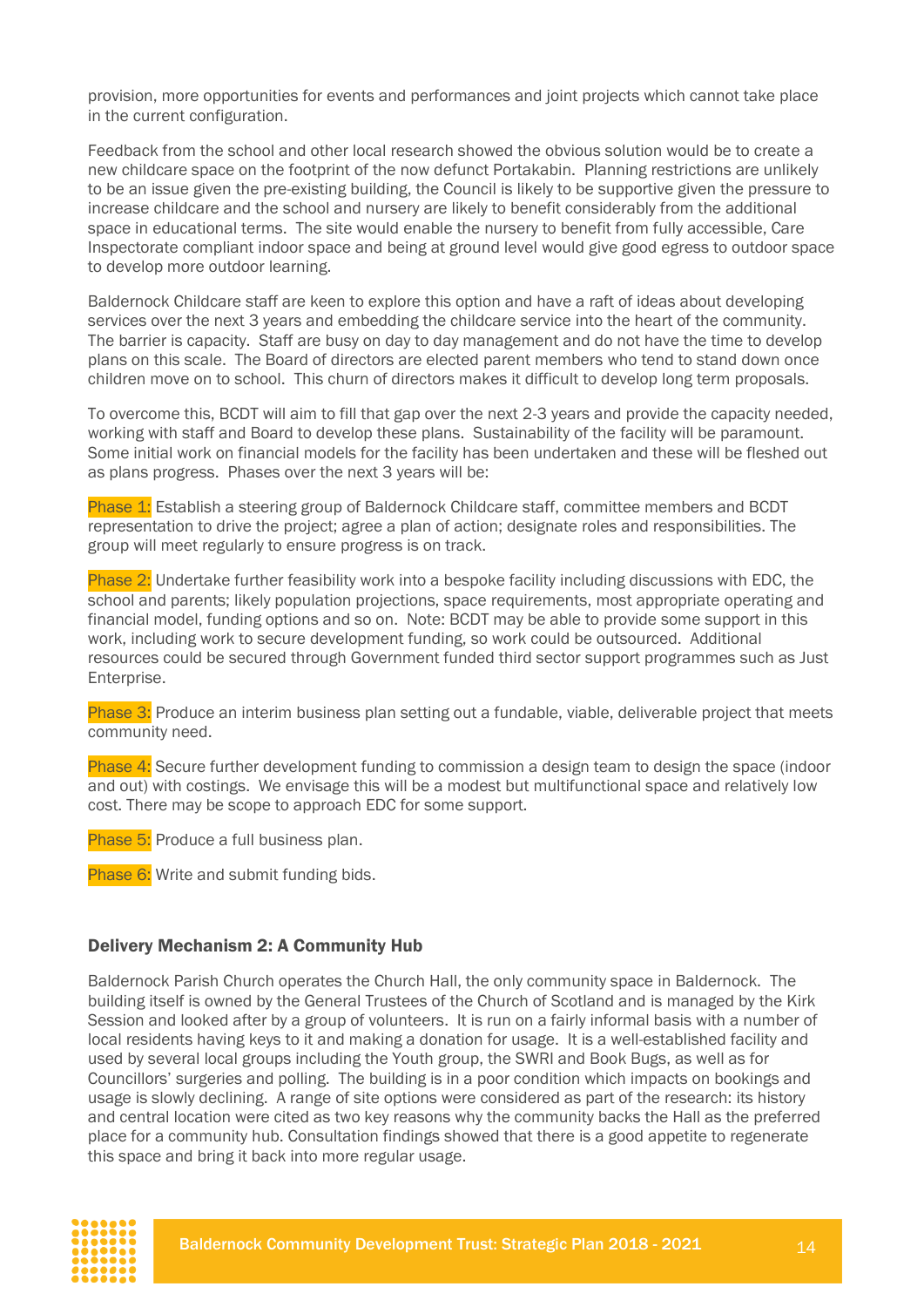Local residents enjoy how the Hall is run informally, is affordable and freely available and want to see this continue. Volunteering effort will be crucial for the success of the Hall. From community feedback, the services which people want to see developed in the space are:

- Multi-purpose Space for Community groups: Space will be made available for a range of activities for people of all ages. This includes sewing classes, hobby groups, various dance classes, and other recreational activity such as keep fit and exercise classes.
- Social Gatherings and Events: There was a significant demand for community and family events. The new hub will have an events space which will be bookable for parties and functions as well as community events like Christmas parties, Easter events, community ceilidhs and summer fairs. A pop up café will be organised infrequently on a voluntary basis to bring the community together and to address isolation in older people, we will also offer a seniors lunch club.
- Cultural Initiatives: Literature and culture emerged strongly during the research. The main hall therefore aim to offer film nights, lectures and talks and exhibitions.
- Health and Wellbeing: Many of the initiatives of interest will focus on keeping people well and active including wellbeing classes (tai chi, yoga) and other fitness related activity. The kitchen was a positive element which will be used for community meals but also for cooking classes and healthy eating workshops and to cater for the seniors' club.
- Private Parties: It is important for local people that "our" centre can accommodate rites of passage such as: weddings, funerals, birthday parties. These will cement social relations.
- Older people: Social isolation for older people is a key concern in the local area. Many of the above initiatives, from talks to the pop up café will cater for older people.

As a guide for future design, the spaces must be accessible and comfortable. Accommodation which is important to local residents is:

- A multi-purpose community space that can be used for community events, sports and fitness classes, the youth Club, community cinema and private parties.
- A smaller warm space (potentially partitioned within the larger space) for smaller community initiatives from the book group to yoga and demonstration classes.
- A good kitchen to deliver catering to events and training to bring people together.
- Art, Craft and Workspace This is essentially a creative space which can be used by a variety of artists, crafters and DIYers through voluntary groups (such as the Council run art link service and the play group) to private individuals who need access to studio space. The space can also be used for making stage scenery for shows.
- Attractive toilets
- Good storage

The Hall is currently undergoing structural assessment. The findings of this will be reported in late 2018 and we will have a better understanding of the viability of the existing building and the options for development going forwards. Whilst not guaranteed, there may be some funding from the Church which could act as an important contribution to the redevelopment of the space and help us to lever in additional match funding. Again, sustainability will be crucial and work is currently underway to explore different financial models.

The Kirk Session, similarly to Baldernock Childcare lacks the capacity to develop these plans alone. As a voluntary group, it will need support to undertake the redevelopment journey. Phases of the plan are:

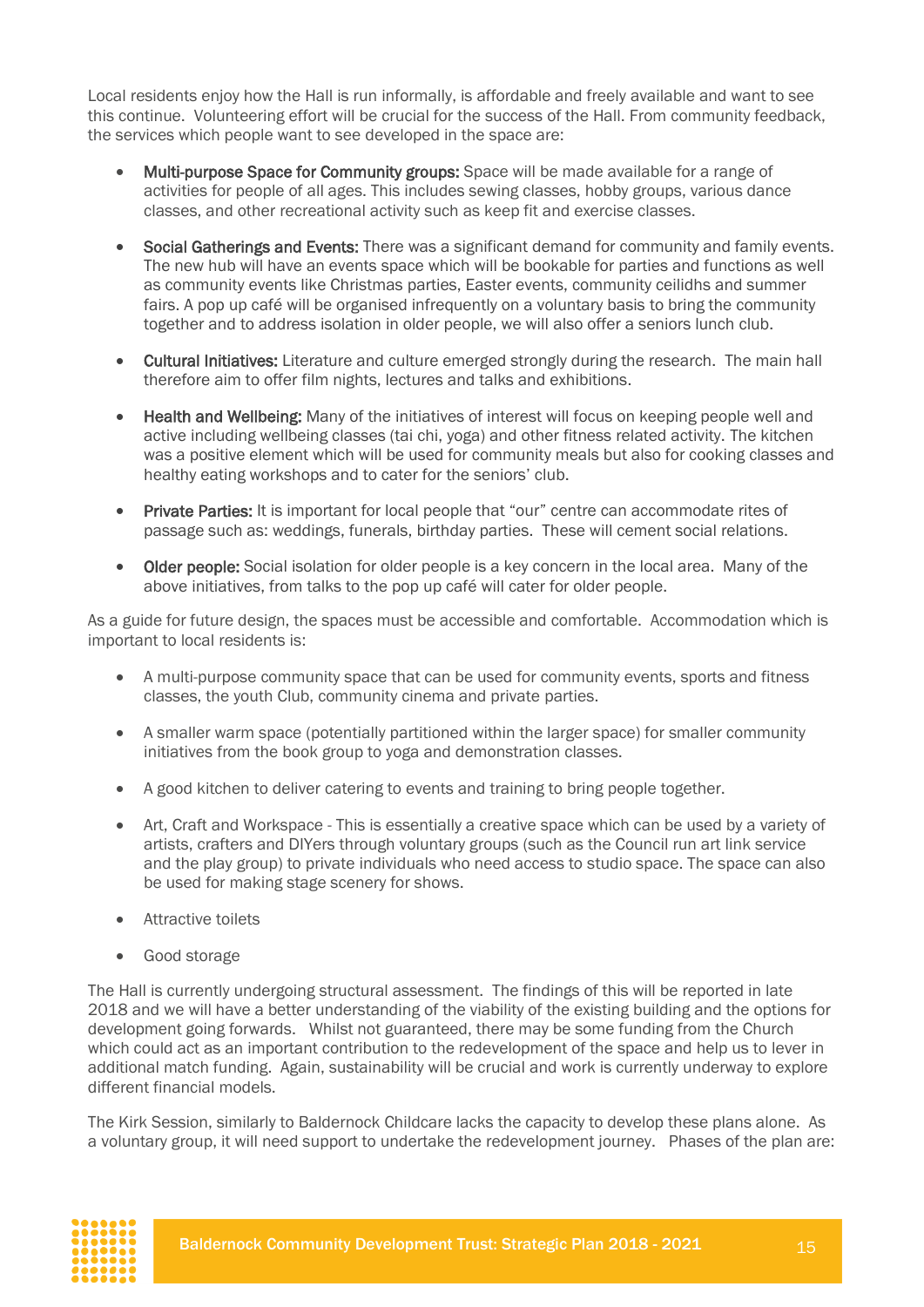Phase 1: Establish a steering group of Kirk Session and BCDT representation to drive the project, agree a plan of action, designate roles and responsibilities. The group will meet regularly to ensure progress is on track.

Phase 2: Develop an interim business plan for the Hall. Much of the research is already available through the feasibility work. Discussions and negotiation with the General Trustees is needed to agree a way forward in relation to management arrangements and funding.

Phase 4: Secure further development funding for a design team to design the space with costings.

Phase 5: Produce a full business plan which is costed, fundable and achievable.

Phase 6: Write and submit funding bids.

#### <span id="page-15-0"></span>What BCDT will do

To achieve these goals, BCDT intends to give its support to the groups who will be responsible for these plans. We have undertaken a skills audit of our Trustees to understand where our strengths and weaknesses are and look at ways we can fill the skills gaps including co-option on to the Board, training and development<sup>4</sup> and will continue to work towards our own organisational improvement. However, as a voluntary group ourselves, we recognise the need to bring in additional capacity to make these plans realistic.

To do this, we will secure funding for a paid development post which will be tasked with:

- 1. Working with Baldernock Childcare on its asset development journey: this will include, attendance at the steering group meetings, research and planning, securing additional resources (legal, architectural, business planning), liaising with the Council and other partners including a design team, fundraising and communication
- 2. Working with the Kirk Session on its asset development journey, including attendance at steering group meetings, business planning, negotiations and liaison with the General Trustees and other partners, fundraising and communication
- 3. Developing volunteering in Baldernock, including the range of volunteering opportunities and participation rates. This will be a 'community connector' function and specifically aiming towards improving community spirit and local links
- 4. Supporting the work of the BCDT. This will not be to replace the volunteer work of existing Trustees but to add capacity. We envisage this will include representation at events and forums for example and to support our marketing and promotion efforts
- 5. Monitoring and measuring our success and reporting this to the Committee and wider community

A detailed job description is being produced. This will be a 0.6 full time equivalent role.

#### <span id="page-15-1"></span>Governance and management

This plan will be steered by the Board of the Baldernock Community Development Trust. There are currently 8 members, all resident within the local area with a relatively high skill level and a variety of experience: most are from professional backgrounds. Commitment to the Trust is high: roughly a third commit between 15 and 30 hours per month, and a third between 5 and 15 hours per month. Meetings take place every two months. An AGM is held each year and is open to all members who have voting rights.

 $\overline{a}$ 

Baldernock Community Development Trust: Strategic Plan 2018 - 2021 16

<sup>4</sup> The skills audit is included in the feasibility study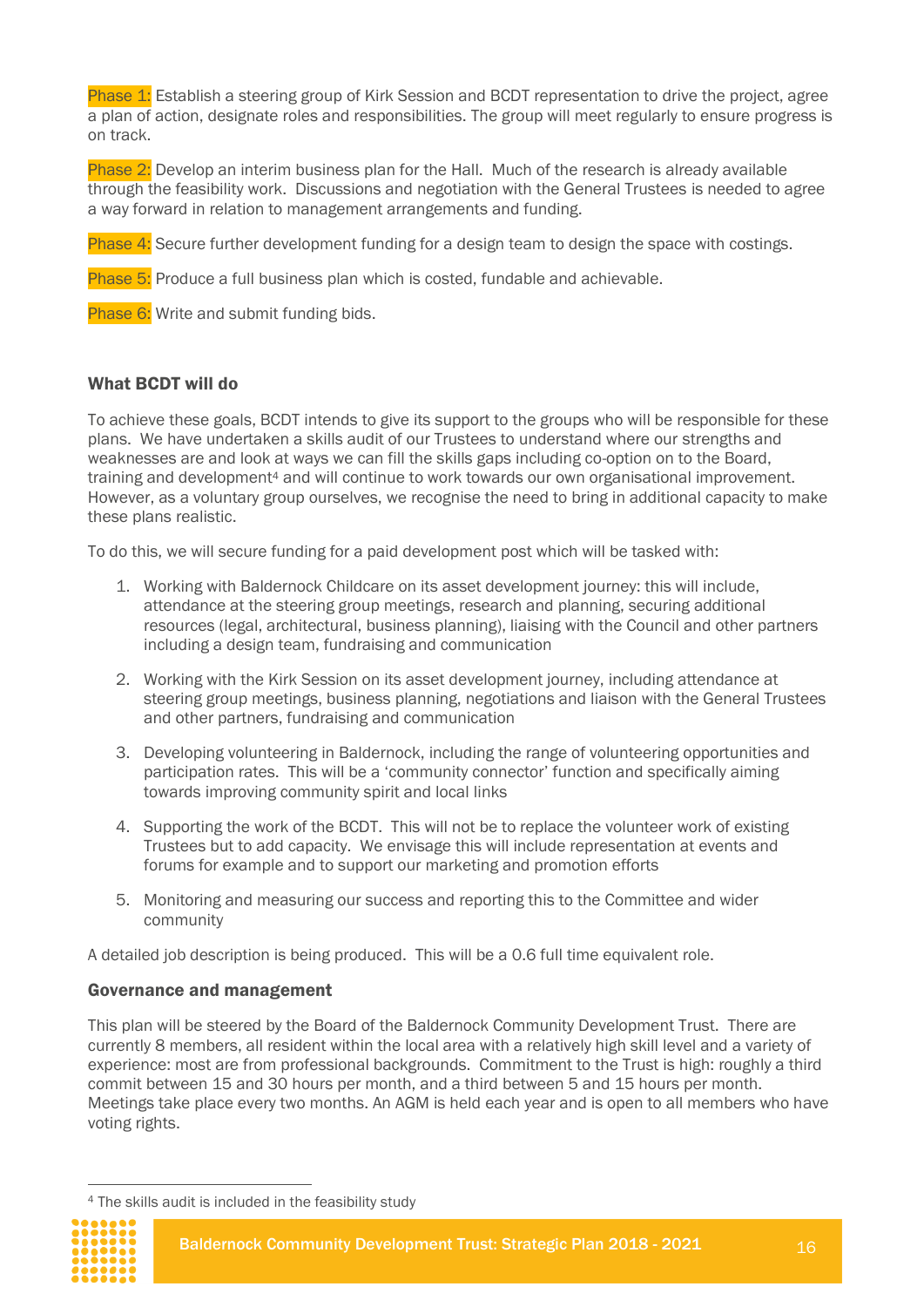We are undertaking a programme of learning to strengthen the Board which will be particularly important in the months ahead: improving communication with the wider community (about this plan) and managing staff are two areas we will be focussing on.

There will be two steering groups which will meet regularly: one for the childcare space and the other for the community hub. These will comprise representatives of both the Church and Baldernock Childcare plus the BCDT development worker and Board.

We will also seek to involve those community groups who currently use the Church Hall and those wishing to use an improved space - the youth group, SWRI, the History Club and so on to ensure their members can help steer the plans. We also want to ensure children have a voice. Events will be held for children to help us gather their views about youth services and activities and the space design.

Day to day management of the plans will be the responsibility of the Development Worker who will be line managed by BCDT and will report progress at each committee meeting. The development worker will be responsible for managing the finances in relation to this plan and will report to the BCDT treasurer. Management accounts will be presented for inspection at each committee meeting.

#### <span id="page-16-0"></span>Measuring success

The thrust of this plan is to establish two new community facilities and our success will be measured against this. However, these are simply vehicles for community improvement. Our main goals are to see Baldernock become a more vibrant, cohesive, resourced, diverse and healthy place. These are our overarching outcomes. As such, we will monitor and record the following, initially as a base line and then to measure against in future years:

- The number of community events, types of event and participation numbers
- The number of community groups active in the local area and range of activities available
- Number of volunteering opportunities and levels of participation
- Amount of funding and investment brought into the area for community benefit
- Growth in Trust membership and numbers receiving our communications. Number of shares and likes through social media

Specific outcomes will be developed for the community spaces themselves.

#### <span id="page-16-1"></span>Partners

Baldernock itself can feel quite isolated, despite its proximity to towns. We will work to improve connections within the parish and beyond it to make sure we are effective and have the resources and expertise we need to succeed. Below is a sample of some of the groups we will work with over the next three years:

| <b>Baldernock Childcare</b> | Working together strategically to develop plans for a new facility but   |  |  |  |
|-----------------------------|--------------------------------------------------------------------------|--|--|--|
|                             | also operationally to increase provision available to children with more |  |  |  |
|                             | activities available outside of school and nursery. This may include     |  |  |  |
|                             | some intergenerational work and a summer programme. A BCDT               |  |  |  |
|                             | trustee currently sits on the Parent Committee of Baldernock Childcare   |  |  |  |
|                             | which ensures we have positive links.                                    |  |  |  |

Baldernock Primary The school is an important stakeholder in this plan and will contribute their School views on development of childcare space. Their input will also be sought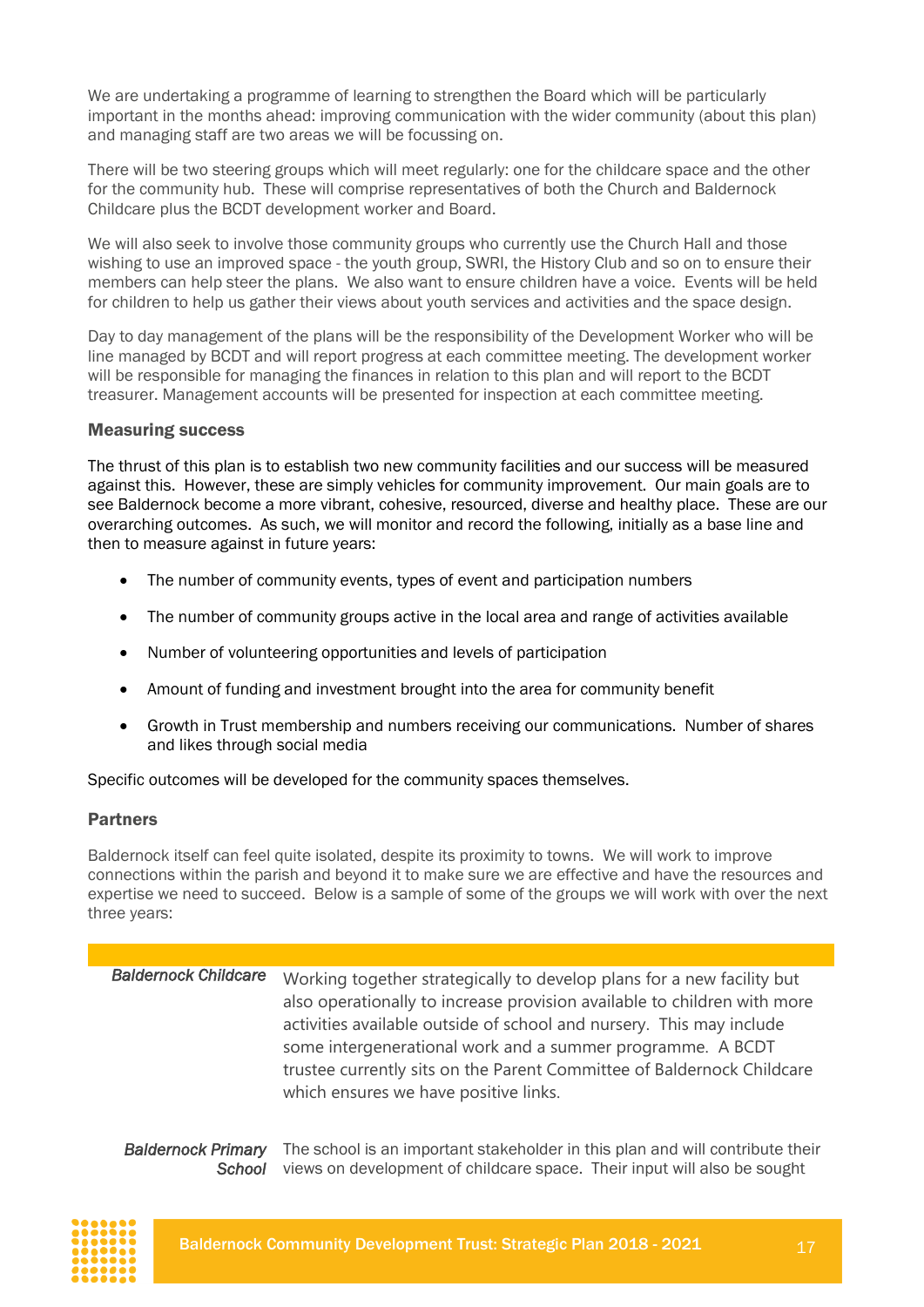|                                                                   | on increasing opportunities for children and in connecting with children and<br>families.                                                                                                                                                                                                                                                                                                                                                              |
|-------------------------------------------------------------------|--------------------------------------------------------------------------------------------------------------------------------------------------------------------------------------------------------------------------------------------------------------------------------------------------------------------------------------------------------------------------------------------------------------------------------------------------------|
| <b>Kirk Session</b>                                               | This will be a strategic partnership to redevelop the space at the Church<br>Hall. The Church's reach in to the community, particularly to those who<br>might be isolated, vulnerable and in hardship will be important in helping<br>develop services and activities to meet that need. A BCDT Trustee is a<br>member of the Kirk Session which will ensure effective partnership<br>working.                                                         |
| Range of small<br>community groups                                | The youth group, History club, SWRI are working hard to develop services of<br>interest locally - we will work with them to find ways of increasing<br>participation, through better communication and explicitly signposting and<br>cross referring people to opportunities in Baldernock. They will be<br>consulted in development plans for a better community space and<br>developing a community wide programme of activities which is joined up. |
| <b>East Dunbartonshire</b><br>Council                             | Early Years and Education will be important partners in the development of<br>a childcare space and ensuring this is meeting the needs of the school.                                                                                                                                                                                                                                                                                                  |
| <b>Development Trust</b><br><b>Association Scotland</b>           | As a member of DTAS, we will access help and advice where required, for<br>example in employment practice, governance and planning. We will tap<br>into specific support programmes run by or supported by DTAS such as<br>Study Visit funding, Enterprise Accelerator, Community Ownership Support<br>Service and so on.                                                                                                                              |
| <b>East Dunbartonshire</b><br><b>Voluntary Support</b><br>Service | We will access support from EDVA to promote and grow volunteering locally<br>and will use their best practice resources. We will also promote the Young<br>Scot and Saltire Awards to our young people to increase their volunteering<br>in the parish as well as their Adult Befriending Project to reduce isolation in<br>older residents.                                                                                                           |

# <span id="page-17-0"></span>Funding

#### <span id="page-17-1"></span>**Overview**

Financial sustainability will be a key focus in the facilities' plans and cash flow forecasts and variables will be considered carefully. Work on these is already underway but they will need specific input from the subgroups before going any further. Funding for these developments is likely to be attracted from different sources (given their different natures). The feasibility study explored some of these funding routes and these will be fleshed out in more detail as plans progress with funding strategies put in place as a part of the business plans for each facility.

#### <span id="page-17-2"></span>Funding Sources

We now need to secure funding to help us deliver on this strategic plan. There are several sources we will be targeting to fund a development worker and associated activity:

1. Community Led Activity: The Big Lottery<sup>5</sup> Funding between £10,000 and £150,000 is available to help communities be better connected and working together better. Revenue and capital funding are both available.

 $\overline{a}$ <sup>5</sup> <https://www.biglotteryfund.org.uk/funding/programmes/grants-for-community-led-activity>

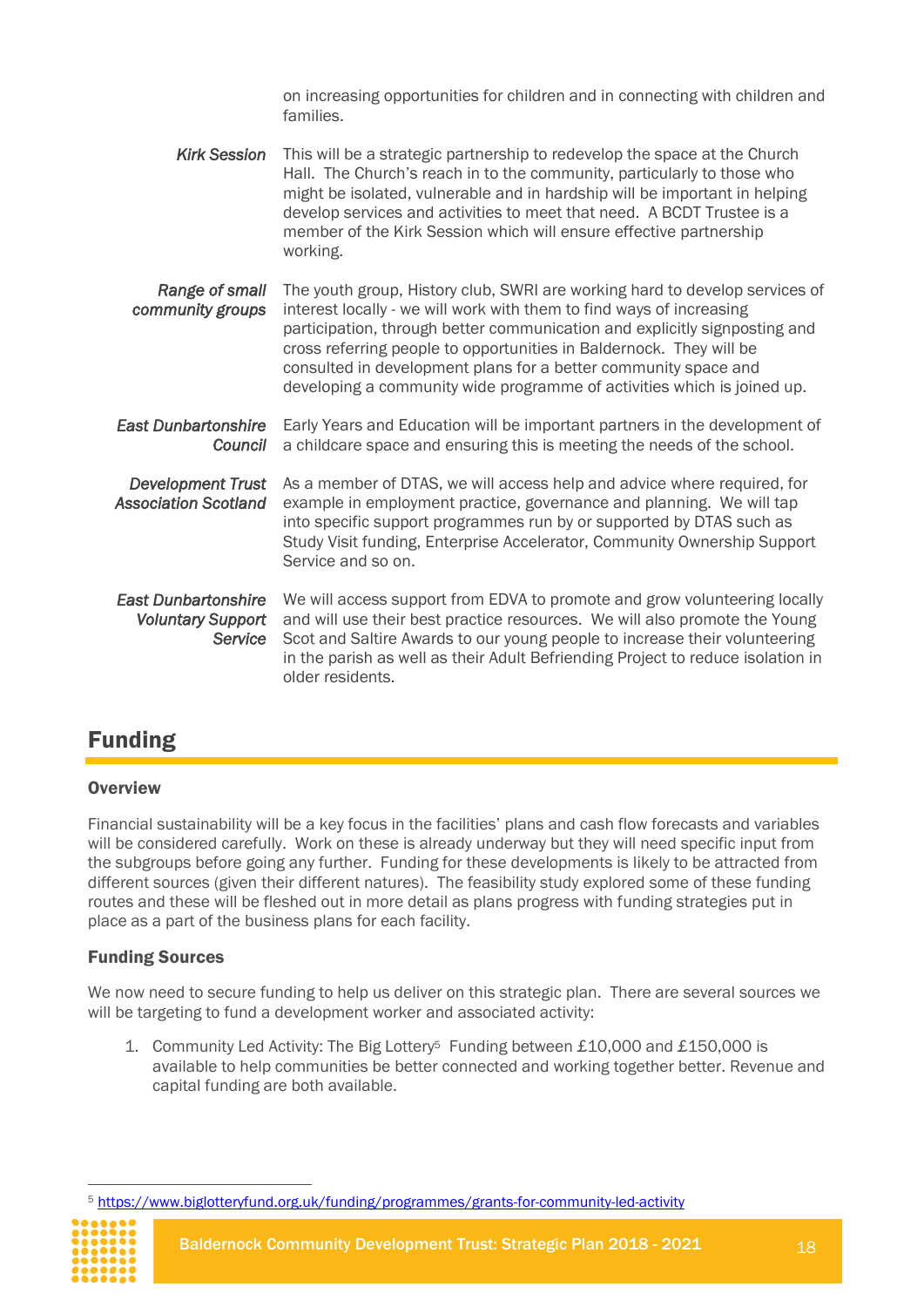- 2. Strengthening Communities Programme: Empowering Community Fund<sup>6</sup> for funding which supports community based activity and the creation of new childcare places c£50,000. This is currently closed for applications but is likely to reopen in early 2019.
- 3. LEADER: Scottish Rural Development Programme, The Kelvin Valley and Falkirk fund<sup>7</sup> under theme 2: Community Services and Facilities. Revenue and Capital. Match funding will be required.
- 4. Community programme: Garfield Weston Foundation<sup>8</sup>. Revenue (including core costs) and capital. Average size of award is c. £31,000

#### <span id="page-18-0"></span>**Costs**

| Item                                                   | Year 1 | Year 2 | Year 3 | <b>Note</b>    |
|--------------------------------------------------------|--------|--------|--------|----------------|
| Development worker salary                              | 18460  | 18829  | 19206  | 1              |
| Home office running costs                              | 2400   | 2520   | 2646   | $\overline{2}$ |
| Laptop and printer                                     | 700    | 0      | 0      | 3              |
| Additional office equipment and consumables            | 1000   | 0      | 0      |                |
| Employer's liability insurance                         | 350    | 350    | 350    |                |
| Training and volunteer expenses                        | 2400   | 2520   | 2646   | 4              |
| Community engagement events                            | 3000   | 3300   | 3630   | 5              |
| Marketing and promotion                                | 1000   | 1100   | 1210   | 6              |
| Piloting new activities for children / older<br>people | 2300   | 2300   | 2300   | 7              |
| <b>TOTALS</b>                                          | 31610  | 30919  | 31988  |                |

*Notes*

- 1 0.6 fte £28K plus 2% pension and 2% cost of living rise year on year
- <sup>2</sup> Wifi, phone, printing, postage. 5% increase year on year
- 3 Including software and scan facility
- 4 Including study visits elsewhere
- 5 Based on a minimum 4 per year and will be celebratory in approach with food, entertainment etc
- 6 Including website hosting and collateral to promote BCDT and partner organisations
- 7 Weekly community transport scheme for older people (£60 pw x 30 weeks). Budget for misc equipment for Older People's group and Youth group and refreshments (£500 pa)

<sup>7</sup> <http://www.kvfleader.org.uk/>

<sup>8</sup> <https://garfieldweston.org/what-we-support/community/>



 $\overline{a}$ 

Baldernock Community Development Trust: Strategic Plan 2018 - 2021 19

<sup>6</sup> [https://beta.gov.scot/policies/community-empowerment/empowering-communities-fund/#strengthening](https://beta.gov.scot/policies/community-empowerment/empowering-communities-fund/#strengthening-communities-programme)[communities-programme](https://beta.gov.scot/policies/community-empowerment/empowering-communities-fund/#strengthening-communities-programme)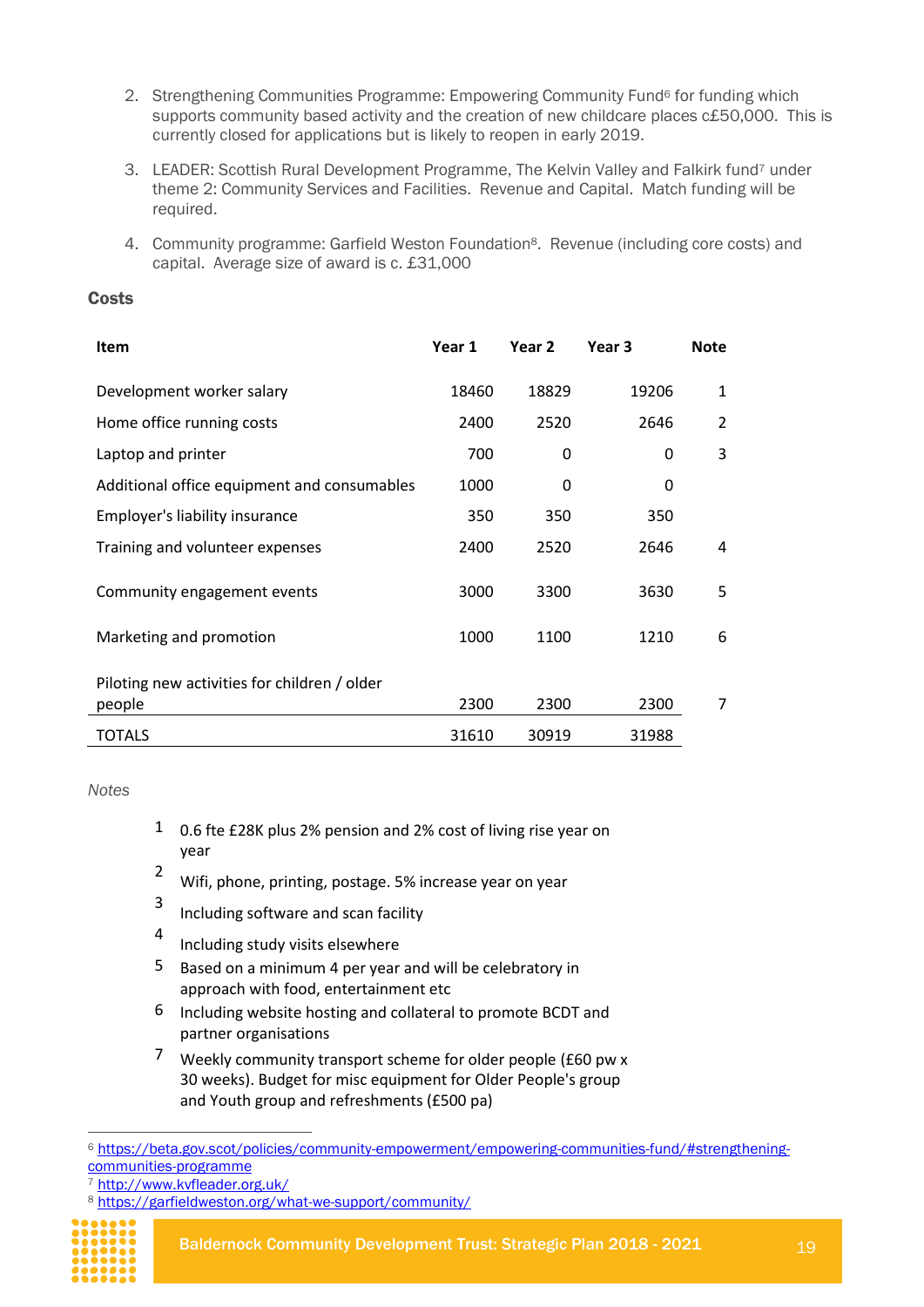#### <span id="page-19-0"></span>**Sustainability**

Following input from a Development Worker, it is envisaged that in the long term, an increase in volunteering will mean that many activities will become sustainable in their own right and that community groups will be able to charge modest fees (through membership, ticket sales and so on) and also access small grants where needed to support their work. It is envisaged that Baldernock Childcare and the Church would embed a development function within their own organisations from income derived through their activities.

### <span id="page-19-1"></span>Risk Register

| <b>Risk</b>                                                                                                   | Impact      | Probability      | <b>Existing</b><br><b>Controls</b>                                                                                                                            | Action<br>Required                                                                                   | Lead<br><b>Responsibility</b>      |
|---------------------------------------------------------------------------------------------------------------|-------------|------------------|---------------------------------------------------------------------------------------------------------------------------------------------------------------|------------------------------------------------------------------------------------------------------|------------------------------------|
| <b>Difficulty</b><br>securing<br>Development<br>funding due to<br>competition<br>for funds                    | High        | Low to<br>medium | Strong funding<br>strategy and<br>evidence of<br>need                                                                                                         | Variation of<br>funds<br>Investigate<br>alternatives<br>such as a<br>sponsorship or<br>crowd funding | <b>Board</b>                       |
| <b>Difficulty</b><br>securing<br>Development<br>funding due to<br>this not being<br>an area of<br>deprivation | <b>High</b> | Medium           | Focus on funds<br>(eg LEADER)<br>that are more<br>focussed on<br>rurality,<br>community<br>cohesion etc<br>Evidence of<br>hideen need in<br>feasibility study | Continue to<br>evidence need                                                                         | <b>Board</b>                       |
| <b>Costs higher</b><br>than expected                                                                          | Medium      | Low              | Cash flow<br>projection<br>including salary<br>estimates well<br>researched                                                                                   | Consider cost<br>savings                                                                             | <b>Board</b>                       |
| Childcare<br>group's low<br>capacity to<br>engage                                                             | <b>High</b> | Low to<br>medium | <b>Build strong</b><br>relationships,<br>provide direct<br>support and<br>encouragement                                                                       | Funding for<br>their own costs                                                                       | Development<br>Worker              |
| Kirk session<br>low capacity to<br>engage in<br>addition to<br>barriers due to<br>Church<br>bureaucracy       | <b>High</b> | Low to<br>Medium | Good<br>relationship<br>with Kirk<br>Session                                                                                                                  | Further<br>develop<br>relationship<br>with Church of<br>Scotland<br>General<br><b>Trustees</b>       | Board and<br>Development<br>Worker |